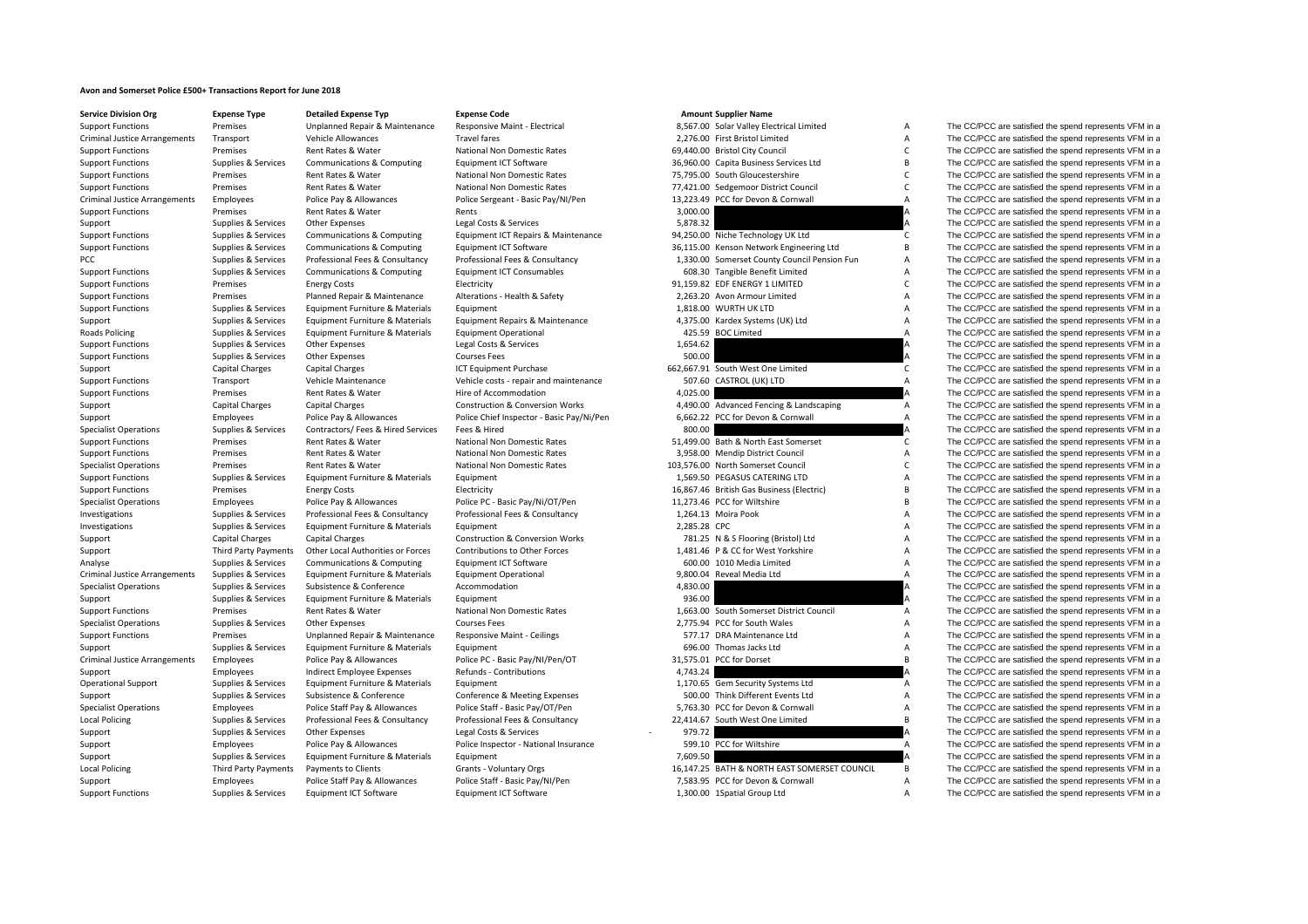| Support Functions                    | Employees                | Indirect Employee Expenses                             | Reimbursements - Medical                  | 1,920.00        |                                               |                | The CC/PCC are satisfied the spend represents VFM in a |
|--------------------------------------|--------------------------|--------------------------------------------------------|-------------------------------------------|-----------------|-----------------------------------------------|----------------|--------------------------------------------------------|
| Dealing with the Public              | Supplies & Services      | Communications & Computing                             | Airwave                                   |                 | 93,330.15 AIRWAVE SOLUTIONS LTD               | C              | The CC/PCC are satisfied the spend represents VFM in a |
| <b>Support Functions</b>             | Premises                 | Planned Repair & Maintenance                           | <b>Estates Costs</b>                      |                 | 3,245.00 Solar Valley Electrical Limited      | A              | The CC/PCC are satisfied the spend represents VFM in a |
| <b>Specialist Operations</b>         | Employees                | Police Pay & Allowances                                | Police Inspector - Basic Pay              |                 | 12,177.62 PCC for Wiltshire                   | B              | The CC/PCC are satisfied the spend represents VFM in a |
| <b>Operational Support</b>           | Supplies & Services      | <b>Other Expenses</b>                                  | Horses - Forage                           |                 | 1,825.00 DC SMITH                             | A              | The CC/PCC are satisfied the spend represents VFM in a |
| <b>Criminal Justice Arrangements</b> | Supplies & Services      | Subsistence & Conference                               | Conference & Meeting Expenses             |                 | 1,250.00 South West Contact Centre Forum      | A              | The CC/PCC are satisfied the spend represents VFM in a |
| Support                              | <b>Capital Charges</b>   | <b>Capital Charges</b>                                 | ICT Equipment Purchase                    | 1,632.92 SHI UK |                                               | A              | The CC/PCC are satisfied the spend represents VFM in a |
| <b>Support Functions</b>             | Supplies & Services      | <b>Other Expenses</b>                                  | <b>Courses Fees</b>                       |                 | 1,550.00 Astutuis                             | $\overline{A}$ | The CC/PCC are satisfied the spend represents VFM in a |
| <b>Support Functions</b>             | Transport                | Vehicle Maintenance                                    | Vehicle costs - commissioning             |                 | 9,664.00 Vehicle Livery Solutions Ltd         | A              | The CC/PCC are satisfied the spend represents VFM in a |
| <b>Support Functions</b>             | Transport                | Vehicle Maintenance                                    | Vehicle costs - repair and maintenance    |                 | 1,407.13 SJ Cook & Sons Ltd                   | A              | The CC/PCC are satisfied the spend represents VFM in a |
| <b>Support Functions</b>             | Premises                 | Rent Rates & Water                                     | Hire of Accommodation                     | 6,427.60        |                                               |                | The CC/PCC are satisfied the spend represents VFM in a |
| Analyse                              | Third Party Payments     | Other Local Authorities or Forces                      | <b>Agency Payments - OLAs</b>             |                 | 10,000.00 SOMERSET COUNTY COUNCIL             | B              | The CC/PCC are satisfied the spend represents VFM in a |
| Support                              | Transport                | Vehicle Hire                                           | <b>Hired Vehicle Costs</b>                |                 | 1,686.53 Scot Group Ltd                       | A              | The CC/PCC are satisfied the spend represents VFM in a |
| <b>Support Functions</b>             | Third Party Payments     | <b>Other Agencies</b>                                  | <b>Contract Payment</b>                   |                 | 16,824.88 South West One Limited              | B              | The CC/PCC are satisfied the spend represents VFM in a |
| <b>Support Functions</b>             | Supplies & Services      | Printing Stationery & Office Exp                       | Postage                                   |                 | 10,518.00 PURCHASE POWER                      | <b>B</b>       | The CC/PCC are satisfied the spend represents VFM in a |
| Support                              | Supplies & Services      | Contractors/ Fees & Hired Services                     | Fees & Hired                              | 695.00          |                                               |                | The CC/PCC are satisfied the spend represents VFM in a |
|                                      | Supplies & Services      | Communications & Computing                             | <b>Telephone Calls</b>                    |                 | 1,228.66 Vodafone Corporate Limited           | A              | The CC/PCC are satisfied the spend represents VFM in a |
| <b>Specialist Operations</b>         |                          |                                                        |                                           | 1,920.00        |                                               |                |                                                        |
| <b>Support Functions</b>             | Employees                | Indirect Employee Expenses                             | Reimbursements - Medical                  |                 |                                               | B              | The CC/PCC are satisfied the spend represents VFM in a |
| <b>Specialist Operations</b>         | Employees                | Police Pay & Allowances                                | Police PC - Basic Pay/NI/Pen/OT           |                 | 27,100.47 PCC for Wiltshire                   |                | The CC/PCC are satisfied the spend represents VFM in a |
| <b>Support Functions</b>             | Supplies & Services      | Equipment Furniture & Materials<br>Vehicle Maintenance | <b>Equipment Cleaning &amp; Materials</b> |                 | 6,885.00 Axon Public Safety UK Limited        | A<br><b>B</b>  | The CC/PCC are satisfied the spend represents VFM in a |
| <b>Support Functions</b>             | Transport                |                                                        | Vehicle costs - repair and maintenance    |                 | 18,617.44 SJ Cook & Sons Ltd                  |                | The CC/PCC are satisfied the spend represents VFM in a |
| Investigations                       | Supplies & Services      | <b>Other Expenses</b>                                  | <b>Courses Fees</b>                       |                 | 645.00 Child Rescue Coalition EU              | $\overline{A}$ | The CC/PCC are satisfied the spend represents VFM in a |
| <b>Support Functions</b>             | Premises                 | Planned Repair & Maintenance                           | Planned Maint - Electrical                |                 | 29,574.00 Solar Valley Electrical Limited     | $\overline{B}$ | The CC/PCC are satisfied the spend represents VFM in a |
| <b>Support Functions</b>             | Supplies & Services      | Communications & Computing                             | <b>Equipment ICT Software</b>             |                 | 640.00 Hands Free Computing Ltd               | A              | The CC/PCC are satisfied the spend represents VFM in a |
| <b>Support Functions</b>             | Premises                 | Planned Repair & Maintenance                           | Security                                  |                 | 1.216.60 Avon Armour Limited                  | A              | The CC/PCC are satisfied the spend represents VFM in a |
| <b>Support Functions</b>             | Transport                | Vehicle Hire                                           | <b>Hired Vehicle Costs</b>                |                 | 1,627.50 COUNTY CARS                          | A              | The CC/PCC are satisfied the spend represents VFM in a |
| <b>Support Functions</b>             | Supplies & Services      | Other Expenses                                         | <b>Courses Fees</b>                       |                 | 658.80 Pearson Education Ltd                  | A              | The CC/PCC are satisfied the spend represents VFM in a |
| <b>Support Functions</b>             | Premises                 | Rent Rates & Water                                     | Hire of Accommodation                     | 6,400.00        |                                               | A              | The CC/PCC are satisfied the spend represents VFM in a |
| <b>Support Functions</b>             | Premises                 | Rent Rates & Water                                     | Hire of Accommodation                     | 4,000.00        |                                               |                | The CC/PCC are satisfied the spend represents VFM in a |
| <b>Roads Policing</b>                | Premises                 | Rent Rates & Water                                     | Rents                                     |                 | 1,200.00 Portishead Town Football Club        | A              | The CC/PCC are satisfied the spend represents VFM in a |
| <b>Investigative Support</b>         | Supplies & Services      | <b>Other Expenses</b>                                  | <b>Courses Fees</b>                       |                 | 2,800.00 Tactical Hazmat Ltd                  | A              | The CC/PCC are satisfied the spend represents VFM in a |
| Support                              | Supplies & Services      | <b>Other Expenses</b>                                  | <b>Courses Fees</b>                       |                 | 2,000.00 BOND SOLON TRAINING LTD              | A              | The CC/PCC are satisfied the spend represents VFM in a |
| Investigations                       | Supplies & Services      | Professional Fees & Consultancy                        | Professional Fees & Consultancy           |                 | 13,547.80 South West One Limited              | <b>B</b>       | The CC/PCC are satisfied the spend represents VFM in a |
| <b>Specialist Operations</b>         | Employees                | Police Pay & Allowances                                | Police Sergeant - Basic Pay/NI/Pen        |                 | 23,008.73 PCC for Dorset                      | B              | The CC/PCC are satisfied the spend represents VFM in a |
| <b>Support Functions</b>             | Supplies & Services      | Printing Stationery & Office Exp                       | Stationery                                |                 | 1,025.20 FOSTER & FREEMAN LTD                 | A              | The CC/PCC are satisfied the spend represents VFM in a |
| <b>Support Functions</b>             | Supplies & Services      | Communications & Computing                             | Equipment ICT Repairs & Maintenance       |                 | 1,890.00 PJ & RHS LTD                         | A              | The CC/PCC are satisfied the spend represents VFM in a |
| Investigations                       | Supplies & Services      | Other Expenses                                         | <b>Courses Fees</b>                       |                 | 1,800.00 Michele Winter Social Care Training  | A              | The CC/PCC are satisfied the spend represents VFM in a |
| PCC                                  | Supplies & Services      | Other Expenses                                         | <b>Courses Fees</b>                       |                 | 500.00 Assoc of PCC Executives                | A              | The CC/PCC are satisfied the spend represents VFM in a |
| Support                              | Employees                | Police Pay & Allowances                                | Police Chief Inspector - Basic Pay/NI/Pen |                 | 6,510.06 PCC for Gloucestershire              | $\overline{A}$ | The CC/PCC are satisfied the spend represents VFM in a |
| Support                              | Supplies & Services      | Professional Fees & Consultancy                        | Professional Fees & Consultancy           | 2,276.75        |                                               |                | The CC/PCC are satisfied the spend represents VFM in a |
| <b>Support Functions</b>             | Transport                | Vehicle Maintenance                                    | Vehicle costs - fuel                      |                 | 36,141.32 Certas Energy UK Ltd                | B              | The CC/PCC are satisfied the spend represents VFM in a |
| <b>Roads Policing</b>                | Supplies & Services      | Equipment Furniture & Materials                        | Equipment Repairs & Maintenance           |                 | 5,509.11 NDI Technologies Ltd                 | A              | The CC/PCC are satisfied the spend represents VFM in a |
| <b>Support Functions</b>             | Premises                 | Rent Rates & Water                                     | Hire of Accommodation                     | 2,400.00        |                                               |                | The CC/PCC are satisfied the spend represents VFM in a |
| <b>Specialist Operations</b>         | Employees                | Police Overtime                                        | Police PC - OT/RD/NI                      |                 | 8,955.18 PCC for Gloucestershire              | A              | The CC/PCC are satisfied the spend represents VFM in a |
| Analyse                              | <b>Capital Financing</b> | <b>External Interest</b>                               | Debt Charges - Interest                   |                 | 287,050.00 Public Works Loan Board            | $\mathsf{C}$   | The CC/PCC are satisfied the spend represents VFM in a |
| Support                              | <b>Capital Charges</b>   | <b>Capital Charges</b>                                 | ICT Equipment Purchase                    |                 | 5,544.00 Tangible Benefit Limited             | A              | The CC/PCC are satisfied the spend represents VFM in a |
| Support                              | Supplies & Services      | Equipment Furniture & Materials                        | Equipment                                 | 1,124.00        |                                               |                | The CC/PCC are satisfied the spend represents VFM in a |
| <b>Support Functions</b>             | Supplies & Services      | Communications & Computing                             | Equipment ICT Repairs & Maintenance       |                 | 32,343.66 Capita Secure Information Solutions | B              | The CC/PCC are satisfied the spend represents VFM in a |
| <b>Roads Policing</b>                | Supplies & Services      | <b>Other Expenses</b>                                  | <b>Courses Fees</b>                       |                 | 22,900.00 First Car Magazine                  | <b>B</b>       | The CC/PCC are satisfied the spend represents VFM in a |
| <b>Support Functions</b>             | Transport                | Vehicle Maintenance                                    | Vehicle costs - tyres and tubes           |                 | 12,401.97 GOODYEAR DUNLOP TYRES UK LTD        | $\overline{B}$ | The CC/PCC are satisfied the spend represents VFM in a |
| <b>Support Functions</b>             | Supplies & Services      | Contractors/ Fees & Hired Services                     | Fees & Hired                              |                 | 11,780.45 CYCLESCHEME LTD                     | B              | The CC/PCC are satisfied the spend represents VFM in a |
| <b>Specialist Operations</b>         | Employees                | Police Pay & Allowances                                | Police Inspector - Basic Pay/NI/Pen       |                 | 6,061.38 PCC for Devon & Cornwall             | A              | The CC/PCC are satisfied the spend represents VFM in a |
| Support                              | Supplies & Services      | Equipment Furniture & Materials                        | Equipment                                 | 1,095.00        |                                               |                | The CC/PCC are satisfied the spend represents VFM in a |
| <b>Support Functions</b>             | Supplies & Services      | Communications & Computing                             | Equipment ICT                             |                 | 24,333.91 South West One Limited              | B              | The CC/PCC are satisfied the spend represents VFM in a |
| <b>Support Functions</b>             | Premises                 | Planned Repair & Maintenance                           | <b>Alterations to Buildings</b>           |                 | 2,283.23 Fox Moving and Storage               | A              | The CC/PCC are satisfied the spend represents VFM in a |
| <b>Operational Support</b>           | Supplies & Services      | Other Expenses                                         | <b>Courses Fees</b>                       |                 | 18,550.00 College of Policing Ltd             | B              | The CC/PCC are satisfied the spend represents VFM in a |
| <b>Support Functions</b>             | Premises                 | Rent Rates & Water                                     | National Non Domestic Rates               |                 | 588.00 South Somerset District Council        | $\overline{A}$ | The CC/PCC are satisfied the spend represents VFM in a |
| <b>Specialist Operations</b>         | Employees                | Police Pay & Allowances                                | Police Superintendent - Basic Pay/NI/Pen  |                 | 8.809.06 PCC for Wiltshire                    | A              | The CC/PCC are satisfied the spend represents VFM in a |
|                                      |                          |                                                        |                                           |                 |                                               |                |                                                        |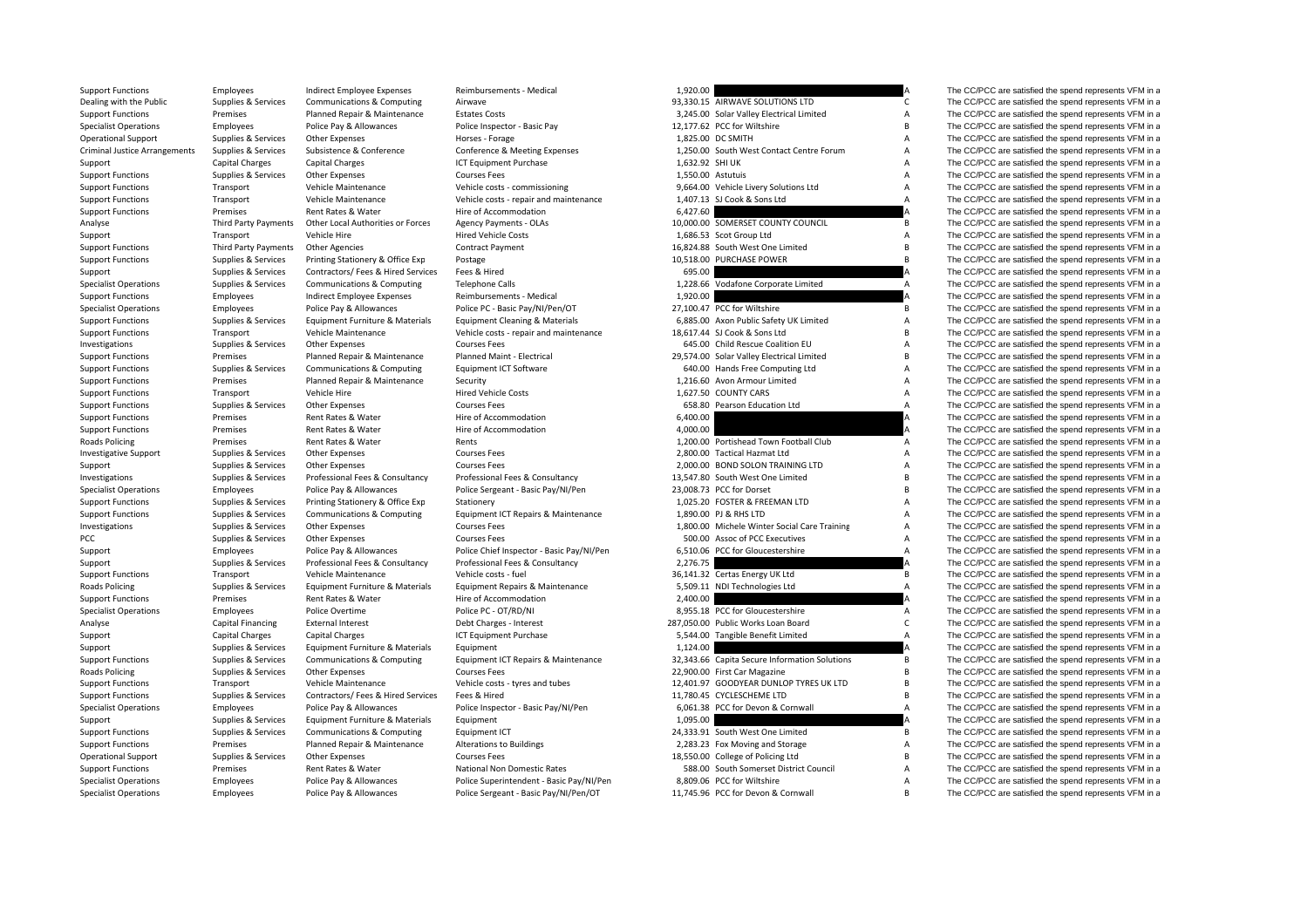| <b>Support Functions</b>     | Supplies & Services         | Professional Fees & Consultancy    | Professional Fees & Consultancy            |          | 4,717.53 Xerox (UK) Ltd                     | A                         | The CC/PCC are satisfied the spend represents VFM in a |
|------------------------------|-----------------------------|------------------------------------|--------------------------------------------|----------|---------------------------------------------|---------------------------|--------------------------------------------------------|
| <b>Local Policing</b>        | Supplies & Services         | Communications & Computing         | Equipment ICT Software                     |          | 13,629.96 SOFTWARE BOX LTD                  | B                         | The CC/PCC are satisfied the spend represents VFM in a |
| Analyse                      | Transport                   | Vehicle Allowances                 | <b>Travel fares</b>                        | 6,345.17 |                                             | A                         | The CC/PCC are satisfied the spend represents VFM in a |
| <b>Support Functions</b>     | Premises                    | Planned Repair & Maintenance       | Servicing - Electrical                     |          | 899.77 Uninterruptible Power Supplies Ltd   | A                         | The CC/PCC are satisfied the spend represents VFM in a |
| <b>Operational Support</b>   | Supplies & Services         | Equipment Furniture & Materials    | <b>Equipment Operational</b>               |          | 3,004.28 SUBMARINE MANUFACTURING & PRODUCTS | $\boldsymbol{\mathsf{A}}$ | The CC/PCC are satisfied the spend represents VFM in a |
| Support                      | Premises                    | Planned Repair & Maintenance       | <b>Premises Costs</b>                      |          | 1,949.15 Cablecom Networking Ltd            | $\overline{A}$            | The CC/PCC are satisfied the spend represents VFM in a |
| <b>Support Functions</b>     | Premises                    | Rent Rates & Water                 | Hire of Accommodation                      | 3,200.00 |                                             | A                         | The CC/PCC are satisfied the spend represents VFM in a |
| <b>Investigative Support</b> | Supplies & Services         | <b>Forensic Science Services</b>   | <b>Forensic Science Services</b>           |          | 11,337.80 SOCOTEC UK Ltd                    | B                         | The CC/PCC are satisfied the spend represents VFM in a |
|                              | Employees                   | Indirect Employee Expenses         | Inter Authority Adj 1974 Reorg             |          | 14,831.75 PCC for Gloucestershire           | B                         | The CC/PCC are satisfied the spend represents VFM in a |
| Support                      |                             |                                    |                                            |          |                                             | $\boldsymbol{\mathsf{A}}$ |                                                        |
| Roads Policing               | Supplies & Services         | Printing Stationery & Office Exp   | Advertising (not recruitment)              |          | 6,000.00 First Car Magazine                 | $\overline{A}$            | The CC/PCC are satisfied the spend represents VFM in a |
| <b>Support Functions</b>     | Premises                    | Waste Disposal - Premises          | Waste Disposal - Premises                  |          | 910.00 Perrys Recycling Ltd                 |                           | The CC/PCC are satisfied the spend represents VFM in a |
| Support                      | Capital Charges             | <b>Capital Charges</b>             | <b>Construction &amp; Conversion Works</b> |          | 68,449.49 TAUNTON DEANE BOROUGH COUNCIL     | $\mathsf{C}$              | The CC/PCC are satisfied the spend represents VFM in a |
| <b>Support Functions</b>     | Supplies & Services         | Communications & Computing         | Equipment ICT Software                     | 500.00   |                                             | A                         | The CC/PCC are satisfied the spend represents VFM in a |
| <b>Support Functions</b>     | Supplies & Services         | Professional Fees & Consultancy    | Professional Fees & Consultancy            | 3,442.96 |                                             | $\overline{A}$            | The CC/PCC are satisfied the spend represents VFM in a |
| PCC                          | <b>Third Party Payments</b> | Payments to Clients                | Grants - Voluntary Orgs                    |          | 37,147.25 Barnardos                         | B                         | The CC/PCC are satisfied the spend represents VFM in a |
| <b>Specialist Operations</b> | Supplies & Services         | Subsistence & Conference           | Accommodation                              |          | 825.00 PCC for Thames Valley                | A                         | The CC/PCC are satisfied the spend represents VFM in a |
| Support                      | Supplies & Services         | Contractors/ Fees & Hired Services | Fees & Hired                               |          | 570.55 Scot Group Ltd                       | A                         | The CC/PCC are satisfied the spend represents VFM in a |
| <b>Support Functions</b>     | Supplies & Services         | Contractors/ Fees & Hired Services | Fees & Hired                               | 713.99   |                                             |                           | The CC/PCC are satisfied the spend represents VFM in a |
| Support                      | Capital Charges             | <b>Capital Charges</b>             | Other Plant & Equipment                    |          | 8,550.00 Cleartone Telecoms Ltd             | A                         | The CC/PCC are satisfied the spend represents VFM in a |
| <b>Support Functions</b>     | Supplies & Services         | Communications & Computing         | Equipment ICT Software                     |          | 1,110.00 AI TRAINING SERVICES LTD           | $\boldsymbol{\mathsf{A}}$ | The CC/PCC are satisfied the spend represents VFM in a |
| <b>Support Functions</b>     | Supplies & Services         | Equipment Furniture & Materials    | <b>Equipment Operational</b>               |          | 13,750.00 Axon Public Safety UK Limited     | $\overline{B}$            | The CC/PCC are satisfied the spend represents VFM in a |
| <b>Investigative Support</b> | Supplies & Services         | <b>Medical Fees</b>                | Pathologists reports                       |          | 5,172.00 DR DS COOK                         | $\overline{A}$            | The CC/PCC are satisfied the spend represents VFM in a |
| Support                      | Supplies & Services         | Communications & Computing         | Equipment ICT Hardware Purch               |          | 12,045.00 Data Pro IT Ltd                   | $\overline{B}$            | The CC/PCC are satisfied the spend represents VFM in a |
| Support                      | Employees                   | Police Pay & Allowances            | Police Inspector - Basic Pay/NI/Pen        |          | 16,790.19 PCC for Wiltshire                 | $\overline{B}$            | The CC/PCC are satisfied the spend represents VFM in a |
| <b>Support Functions</b>     | Premises                    | Unplanned Repair & Maintenance     | Vandalism - Repairs General                |          | 1,767.20 Boing Rapid Secure Ltd             | A                         | The CC/PCC are satisfied the spend represents VFM in a |
|                              | Supplies & Services         | Other Expenses                     | <b>Courses Fees</b>                        |          | 1,240.00 PCC for Greater Manchester         | A                         | The CC/PCC are satisfied the spend represents VFM in a |
| Support                      |                             |                                    |                                            |          |                                             | $\boldsymbol{\mathsf{A}}$ |                                                        |
| <b>Support Functions</b>     | Transport                   | Vehicle Maintenance                | Vehicle costs - repair and maintenance     |          | 559.12 Mill Autoquip                        |                           | The CC/PCC are satisfied the spend represents VFM in a |
| Analyse                      | Transport                   | Vehicle Allowances                 | <b>Travel fares</b>                        | 2,108.43 |                                             | A                         | The CC/PCC are satisfied the spend represents VFM in a |
| <b>Support Functions</b>     | Employees                   | <b>Indirect Employee Expenses</b>  | Reimbursements - Medical                   | 1,920.00 |                                             | A                         | The CC/PCC are satisfied the spend represents VFM in a |
| <b>Support Functions</b>     | Transport                   | Vehicle Maintenance                | Vehicle costs - repair and maintenance     |          | 522.91 RSG ENGINEERING LTD                  | A                         | The CC/PCC are satisfied the spend represents VFM in a |
| Support                      | Supplies & Services         | Professional Fees & Consultancy    | <b>Forensic Science Services</b>           |          | 522.00 W A Products (UK) LTD                | Α                         | The CC/PCC are satisfied the spend represents VFM in a |
| <b>Support Functions</b>     | Supplies & Services         | <b>Other Expenses</b>              | Cost Of Appeals                            | 500.00   |                                             |                           | The CC/PCC are satisfied the spend represents VFM in a |
| <b>Support Functions</b>     | Premises                    | Planned Repair & Maintenance       | Fire Alarms                                |          | 899.72 Sovereign Fire & Security Ltd        | $\boldsymbol{\mathsf{A}}$ | The CC/PCC are satisfied the spend represents VFM in a |
| <b>Support Functions</b>     | Supplies & Services         | Grants & Subscriptions             | Subscriptions                              | 621.12   |                                             |                           | The CC/PCC are satisfied the spend represents VFM in a |
| Roads Policing               | Supplies & Services         | Equipment Furniture & Materials    | Publications including books               |          | 4,750.00 First Car Magazine                 | $\overline{A}$            | The CC/PCC are satisfied the spend represents VFM in a |
| <b>Support Functions</b>     | Premises                    | Rent Rates & Water                 | <b>National Non Domestic Rates</b>         |          | 11,536.00 Taunton Deane Borough Council     | B                         | The CC/PCC are satisfied the spend represents VFM in a |
| <b>Local Policing</b>        | Supplies & Services         | Other Expenses                     | <b>Courses Fees</b>                        |          | 9,800.00 Agilify Ltd                        | $\boldsymbol{\mathsf{A}}$ | The CC/PCC are satisfied the spend represents VFM in a |
| <b>Support Functions</b>     | Premises                    | Planned Repair & Maintenance       | Alterations - Health & Safety              |          | 3,148.37 DRA Maintenance Ltd                | A                         | The CC/PCC are satisfied the spend represents VFM in a |
| <b>Support Functions</b>     | Employees                   | Police Staff Pay & Allowances      | <b>Staffing Agency</b>                     |          | 642.69 Adecco UK Ltd                        | $\boldsymbol{\mathsf{A}}$ | The CC/PCC are satisfied the spend represents VFM in a |
| Support                      | Supplies & Services         | Contractors/ Fees & Hired Services | Fees & Hired                               | 2,000.00 |                                             | A                         | The CC/PCC are satisfied the spend represents VFM in a |
| Support                      | Capital Charges             | <b>Capital Charges</b>             | <b>Construction &amp; Conversion Fees</b>  | 5,000.00 |                                             | $\overline{A}$            | The CC/PCC are satisfied the spend represents VFM in a |
| PCC                          | Supplies & Services         | Communications & Computing         | Equipment ICT                              |          | 3.201.60 Iken Business Ltd                  | $\overline{A}$            | The CC/PCC are satisfied the spend represents VFM in a |
| <b>Roads Policing</b>        | Supplies & Services         | Equipment Furniture & Materials    | <b>Equipment Operational</b>               |          | 2.912.00 LION LABORATORIES LTD              | A                         | The CC/PCC are satisfied the spend represents VFM in a |
| <b>Investigative Support</b> | Supplies & Services         | Professional Fees & Consultancy    | <b>Forensic Science Services</b>           |          | 71,946.78 Orchid Cellmark Ltd               | $\mathsf{C}$              | The CC/PCC are satisfied the spend represents VFM in a |
|                              |                             |                                    |                                            |          |                                             | $\mathsf{C}$              |                                                        |
| <b>Support Functions</b>     | Supplies & Services         | Communications & Computing         | Equipment ICT Software                     |          | 73,215.00 Axios Systems Plc                 |                           | The CC/PCC are satisfied the spend represents VFM in a |
| <b>Support Functions</b>     | Premises                    | Rent Rates & Water                 | Landlords Service Charge                   |          | 6,138.77 SOUTH SOMERSET DISTRICT COUNCIL    | $\boldsymbol{\mathsf{A}}$ | The CC/PCC are satisfied the spend represents VFM in a |
| <b>Support Functions</b>     | Supplies & Services         | Professional Fees & Consultancy    | Professional Fees & Consultancy            |          | 3,735.00 Love to Ride Ltd                   | $\boldsymbol{\mathsf{A}}$ | The CC/PCC are satisfied the spend represents VFM in a |
| <b>Specialist Operations</b> | Employees                   | Police Pay & Allowances            | Police PC - Basic Pay                      |          | 2,558.80 PCC for Devon & Cornwall           | $\boldsymbol{\mathsf{A}}$ | The CC/PCC are satisfied the spend represents VFM in a |
| <b>Support Functions</b>     | Supplies & Services         | <b>Other Expenses</b>              | <b>Courses Fees</b>                        |          | 58,085.34 Police Now Enterprises Ltd        | $\mathsf{C}$              | The CC/PCC are satisfied the spend represents VFM in a |
| <b>Support Functions</b>     | Transport                   | Vehicle Maintenance                | Vehicle costs - fuel                       |          | 124,263.19 Arval UK Ltd                     | $\mathsf{C}$              | The CC/PCC are satisfied the spend represents VFM in a |
| <b>Support Functions</b>     | Supplies & Services         | Printing Stationery & Office Exp   | Postage                                    |          | 3,400.00 Neopost Ltd                        | $\overline{A}$            | The CC/PCC are satisfied the spend represents VFM in a |
| <b>Support Functions</b>     | Supplies & Services         | Communications & Computing         | Equipment ICT Software                     |          | 1,684.00 BUCHANAN COMPUTING                 | A                         | The CC/PCC are satisfied the spend represents VFM in a |
| Analyse                      | Transport                   | Vehicle Allowances                 | <b>Travel fares</b>                        | 516.60   |                                             | A                         | The CC/PCC are satisfied the spend represents VFM in a |
| PCC                          | Supplies & Services         | Professional Fees & Consultancy    | Professional Fees & Consultancy            | 9,600.00 |                                             | A                         | The CC/PCC are satisfied the spend represents VFM in a |
| Support                      | Premises                    | Rent Rates & Water                 | Rents                                      |          | 820.84 Summervale Surgery                   | A                         | The CC/PCC are satisfied the spend represents VFM in a |
| <b>Specialist Operations</b> | Employees                   | Police Pay & Allowances            | Police Chief Inspector - Basic Pay/Ni/Pen  |          | 6,463.31 PCC for Gloucestershire            | $\boldsymbol{\mathsf{A}}$ | The CC/PCC are satisfied the spend represents VFM in a |
| PCC                          | Supplies & Services         | Printing Stationery & Office Exp   | Reprographics                              |          | 2.025.00 Studio Diva                        | $\boldsymbol{\mathsf{A}}$ | The CC/PCC are satisfied the spend represents VFM in a |
| Support                      | Employees                   | Police Pay & Allowances            | Police Inspector - Basic Pay/NI/Pen        |          | 6.108.10 PCC for Devon & Cornwall           | $\overline{A}$            | The CC/PCC are satisfied the spend represents VFM in a |
|                              |                             |                                    |                                            |          |                                             |                           |                                                        |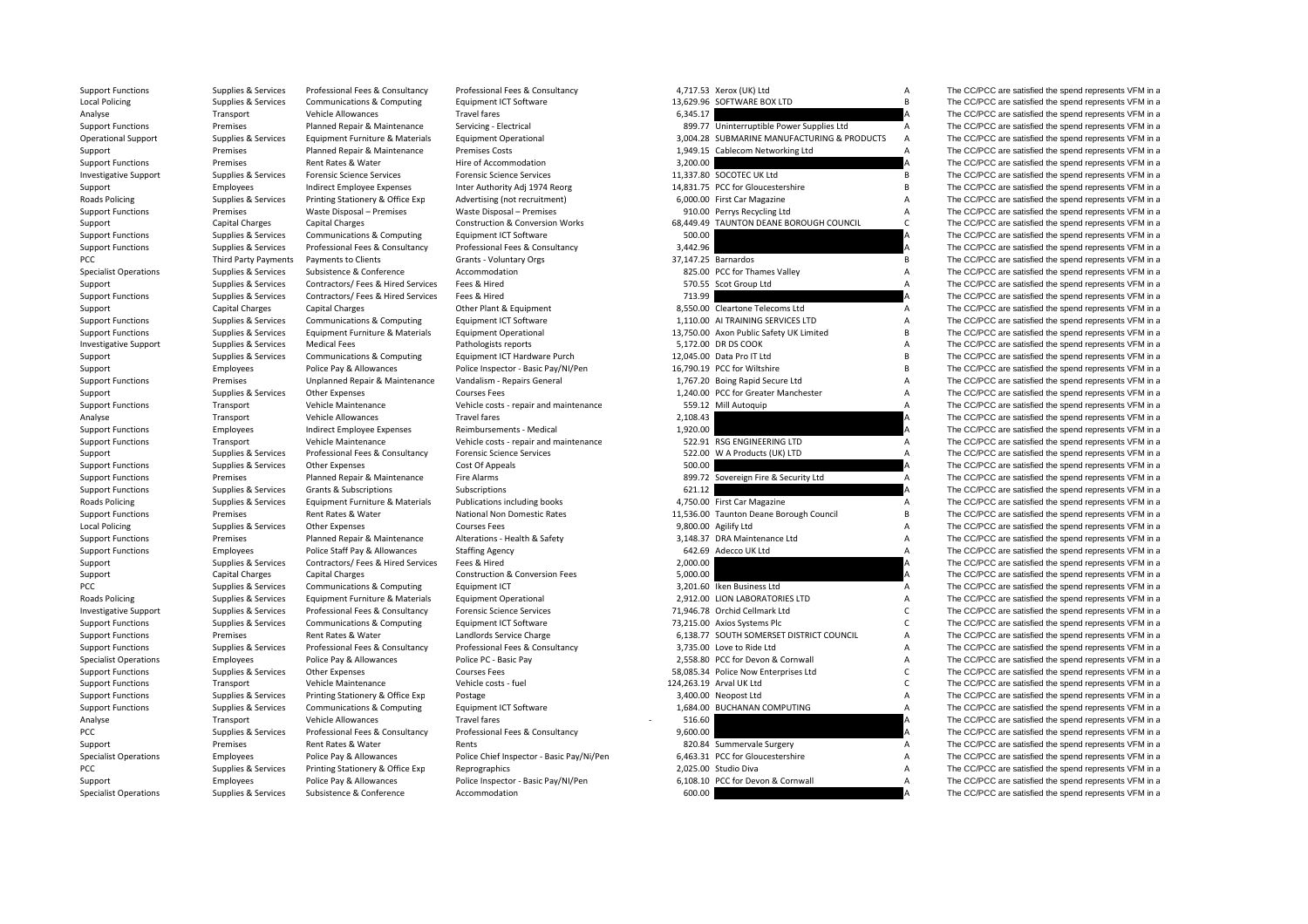| <b>Support Functions</b>                             |                        | r iaillicu Rcball ox ivialitchaficc | JEI VILING ASIEEI                         |               | old. J J Lanstop The & Security                |                | THE OOT OU AIR SANSHEY LIFE SPEIN TEPIESEHIS VI IVI III C |
|------------------------------------------------------|------------------------|-------------------------------------|-------------------------------------------|---------------|------------------------------------------------|----------------|-----------------------------------------------------------|
| <b>Support Functions</b>                             | Supplies & Services    | Communications & Computing          | <b>Telephone Calls</b>                    |               | 12.631.97 Vodafone                             | <b>B</b>       | The CC/PCC are satisfied the spend represents VFM in a    |
| <b>Criminal Justice Arrangements</b>                 | Supplies & Services    | <b>Medical Fees</b>                 | Doctors - call out fees                   |               | 238.582.92 G4S Forensic & Medical Services Ltd | $\mathsf{C}$   | The CC/PCC are satisfied the spend represents VFM in a    |
| <b>Specialist Operations</b>                         | Supplies & Services    | Other Expenses                      | <b>Courses Fees</b>                       |               | 1,242.00 National Crime Agency                 | A              | The CC/PCC are satisfied the spend represents VFM in a    |
| <b>Specialist Operations</b>                         | Supplies & Services    | <b>Other Expenses</b>               | Legal Costs & Services                    | 765.00        |                                                |                | The CC/PCC are satisfied the spend represents VFM in a    |
| <b>Support Functions</b>                             | Supplies & Services    | Clothing Uniforms & Laundry         | Clothing & Uniforms - non-stock           |               | 750.00 CLIFTON CANVAS DEVELOPMENTS LTD         | A              | The CC/PCC are satisfied the spend represents VFM in a    |
| <b>Support Functions</b>                             | Premises               | Rent Rates & Water                  | Rents                                     |               | 13.105.42 Suffolk Life Annuities Ltd           | <b>B</b>       | The CC/PCC are satisfied the spend represents VFM in a    |
| <b>Specialist Operations</b>                         | Supplies & Services    | Communications & Computing          | Equipment ICT Repairs & Maintenance       |               | 600.00 The Home Office Accounting Officer      | A              | The CC/PCC are satisfied the spend represents VFM in a    |
| <b>Local Policing</b>                                | Supplies & Services    | Printing Stationery & Office Exp    | Printing                                  |               | 1,287.00 Xerox (UK) Ltd                        | $\overline{A}$ | The CC/PCC are satisfied the spend represents VFM in a    |
| <b>Specialist Operations</b>                         | Supplies & Services    | Communications & Computing          | Equipment ICT                             |               | 553.79 Vodafone Corporate Limited              | $\overline{A}$ | The CC/PCC are satisfied the spend represents VFM in a    |
| <b>Criminal Justice Arrangements</b>                 | Supplies & Services    | <b>Other Expenses</b>               | Remand costs                              |               | 1,310.03 Bidfood                               | A              | The CC/PCC are satisfied the spend represents VFM in a    |
| <b>Operational Support</b>                           | Supplies & Services    | Other Expenses                      | Vet Fees & Supplies                       |               | 848.12 Quantock Veterinary Hospital Ltd        | A              | The CC/PCC are satisfied the spend represents VFM in a    |
| Support                                              | Supplies & Services    | Subsistence & Conference            | Conference & Meeting Expenses             |               | 570.00 Clevedon Hall Limited                   | A              | The CC/PCC are satisfied the spend represents VFM in a    |
| <b>Support Functions</b>                             | Premises               | Rent Rates & Water                  | Hire of Accommodation                     | 4,000.00      |                                                | A              | The CC/PCC are satisfied the spend represents VFM in a    |
| Support                                              | Supplies & Services    | Equipment Furniture & Materials     | Equipment                                 | 936.00        |                                                |                | The CC/PCC are satisfied the spend represents VFM in a    |
| <b>Specialist Operations</b>                         | Supplies & Services    | Equipment Furniture & Materials     | Equipment                                 |               | 869.82 ACTION STORAGE                          | A              | The CC/PCC are satisfied the spend represents VFM in a    |
| Support                                              | Supplies & Services    | Other Expenses                      | Legal Costs & Services                    | 531.47        |                                                |                | The CC/PCC are satisfied the spend represents VFM in a    |
| PCC                                                  | Third Party Payments   | Payments to Clients                 | Grants - Voluntary Orgs                   |               | 16,256.50 The Southmead Project                | B              | The CC/PCC are satisfied the spend represents VFM in a    |
| Analyse                                              | Transport              | Vehicle Allowances                  | Travel fares                              | 5,056.98      |                                                |                | The CC/PCC are satisfied the spend represents VFM in a    |
| Analyse                                              | Transport              | Vehicle Allowances                  | <b>Travel fares</b>                       | 8,072.92      |                                                |                | The CC/PCC are satisfied the spend represents VFM in a    |
| <b>Support Functions</b>                             | Transport              | Vehicle Maintenance                 | Vehicle costs - commissioning             |               | 1,120.00 SEPURA PLC                            | A              | The CC/PCC are satisfied the spend represents VFM in a    |
| <b>Specialist Operations</b>                         | Employees              | Police Pay & Allowances             | Police Inspector - Basic Pay /Pen         |               | 5,581.94 PCC for Devon & Cornwall              | А              | The CC/PCC are satisfied the spend represents VFM in a    |
| Analyse                                              | Supplies & Services    | Insurance                           | Insurance General                         |               | 1,053.00 Marsh Ltd                             | A              | The CC/PCC are satisfied the spend represents VFM in a    |
| Analyse                                              | Supplies & Services    | Professional Fees & Consultancy     | Professional Fees & Consultancy           | 3,000.00 NCBI |                                                | A              | The CC/PCC are satisfied the spend represents VFM in a    |
| Roads Policing                                       | Supplies & Services    | Equipment Furniture & Materials     | Equipment Repairs & Maintenance           |               | 49,875.00 Jenoptik Traffic Solutions UK Ltd    | B              | The CC/PCC are satisfied the spend represents VFM in a    |
| Support                                              | <b>Capital Charges</b> | <b>Capital Charges</b>              | <b>Construction &amp; Conversion Fees</b> |               | 2,500.00 Heath Avery Architects Ltd            | A              | The CC/PCC are satisfied the spend represents VFM in a    |
| <b>Support Functions</b>                             | Supplies & Services    | Other Expenses                      | <b>Courses Fees</b>                       |               | 1,232.00 CITY & GUILDS                         | A              | The CC/PCC are satisfied the spend represents VFM in a    |
| Investigations                                       | Supplies & Services    | Contractors/ Fees & Hired Services  | Fees & Hired                              |               | 1,130.00 Bath & North East Somerset            | A              | The CC/PCC are satisfied the spend represents VFM in a    |
| <b>Support Functions</b>                             | Employees              | Indirect Employee Expenses          | Reimbursements - Medical                  | 1,920.00      |                                                |                | The CC/PCC are satisfied the spend represents VFM in a    |
| <b>Investigative Support</b>                         | Supplies & Services    | Equipment Furniture & Materials     | Equipment                                 | 516.00        |                                                | А              | The CC/PCC are satisfied the spend represents VFM in a    |
| <b>Support Functions</b>                             | Premises               | Rent Rates & Water                  | National Non Domestic Rates               |               | 3,215.00 West Somerset Council Rates/Council   | A              | The CC/PCC are satisfied the spend represents VFM in a    |
| PCC                                                  | Third Party Payments   | Payments to Clients                 | Grants - Voluntary Orgs                   |               | 49.368.00 Next Link                            | <b>B</b>       | The CC/PCC are satisfied the spend represents VFM in a    |
| <b>Local Policing</b>                                | Supplies & Services    | Printing Stationery & Office Exp    | Advertising (not recruitment)             |               | 1,050.00 Bishops Printers Limited              | A              | The CC/PCC are satisfied the spend represents VFM in a    |
| <b>Specialist Operations</b>                         | Premises               | Rent Rates & Water                  | Water Charges/Sewerages                   |               | 11,386.77 Water2Business                       | $\overline{B}$ | The CC/PCC are satisfied the spend represents VFM in a    |
| <b>Support Functions</b>                             | Supplies & Services    | Communications & Computing          | Equipment ICT                             |               | 1.705.00 EE Limited                            | A              | The CC/PCC are satisfied the spend represents VFM in a    |
|                                                      |                        | Vehicle Maintenance                 | Vehicle costs - repair and maintenance    |               | 772.88 Bristol Batteries Ltd                   | A              | The CC/PCC are satisfied the spend represents VFM in a    |
| <b>Support Functions</b><br><b>Support Functions</b> | Transport<br>Premises  | Rent Rates & Water                  | Hire of Accommodation                     | 6,400.00      |                                                |                | The CC/PCC are satisfied the spend represents VFM in a    |
|                                                      |                        |                                     |                                           |               | 19,225.00 Sigma Security Devices Ltd           | B              |                                                           |
| Support                                              | Supplies & Services    | Equipment Furniture & Materials     | <b>Equipment Operational</b>              |               |                                                | A              | The CC/PCC are satisfied the spend represents VFM in a    |
| <b>Support Functions</b>                             | Premises               | Planned Repair & Maintenance        | Servicing - Lifts                         |               | 2,650.81 Jackson Lift Services Ltd             | A              | The CC/PCC are satisfied the spend represents VFM in a    |
| <b>Support Functions</b>                             | Transport              | Vehicle Maintenance                 | Vehicle costs - repair and maintenance    |               | 5,107.31 Clifford Thames Limited               |                | The CC/PCC are satisfied the spend represents VFM in a    |
| PCC                                                  | Supplies & Services    | Other Expenses                      | <b>External Audit Fee</b>                 | 9,088.25      |                                                |                | The CC/PCC are satisfied the spend represents VFM in a    |
| <b>Criminal Justice Arrangements</b>                 | Supplies & Services    | Printing Stationery & Office Exp    | Printing                                  |               | 555.16 Beechleigh Promotions Ltd               | A              | The CC/PCC are satisfied the spend represents VFM in a    |
| <b>Support Functions</b>                             | Premises               | Planned Repair & Maintenance        | Alterations to Buildings                  |               | 4,568.00 BOF Group Ltd                         | A              | The CC/PCC are satisfied the spend represents VFM in a    |
| <b>Specialist Operations</b>                         | Supplies & Services    | Contractors/ Fees & Hired Services  | Fees & Hired                              |               | 4,200.00 Resilience SW Ltd                     | A              | The CC/PCC are satisfied the spend represents VFM in a    |
| <b>Support Functions</b>                             | Supplies & Services    | Other Expenses                      | <b>Courses Fees</b>                       |               | 1,810.00 WESTON RECOVERY SERVICES              | A              | The CC/PCC are satisfied the spend represents VFM in a    |
| Support                                              | Employees              | Police Pay & Allowances             | Police PC - Basic Pay/OT/pen              |               | 12,124.74 PCC for Wiltshire                    | <b>B</b>       | The CC/PCC are satisfied the spend represents VFM in a    |
| Support                                              | Supplies & Services    | Other Expenses                      | Legal Costs & Services                    | 500.25        |                                                |                | The CC/PCC are satisfied the spend represents VFM in a    |
| <b>Support Functions</b>                             | Premises               | Rent Rates & Water                  | Landlords Service Charge                  |               | 5,981.45 GVA Grimley Ltd Client A/C re         | A              | The CC/PCC are satisfied the spend represents VFM in a    |
| <b>Support Functions</b>                             | Transport              | Vehicle Maintenance                 | Vehicle costs - repair and maintenance    |               | 594.14 Westerly Bridgwater                     | A              | The CC/PCC are satisfied the spend represents VFM in a    |
| <b>Support Functions</b>                             | Supplies & Services    | Communications & Computing          | Equipment ICT Repairs & Maintenance       |               | 1,590.00 Managed Security Solutions            | A              | The CC/PCC are satisfied the spend represents VFM in a    |
| Support                                              | Employees              | Police Pay & Allowances             | Police Inspector - Basic Pay              |               | 4,707.22 PCC for Wiltshire                     | A              | The CC/PCC are satisfied the spend represents VFM in a    |
| <b>Specialist Operations</b>                         | Supplies & Services    | Communications & Computing          | Equipment ICT Hardware Purch              |               | 1,310.97 INSIGHT DIRECT (UK) LTD               | A              | The CC/PCC are satisfied the spend represents VFM in a    |
| <b>Support Functions</b>                             | Transport              | Vehicle Maintenance                 | Vehicle costs - repair and maintenance    |               | 207.64 BMW (UK) Ltd                            | A              | The CC/PCC are satisfied the spend represents VFM in a    |
| <b>Specialist Operations</b>                         | Employees              | Police Pay & Allowances             | Police Inspector - Basic Pay/NI/Pen       |               | 6,089.68 PCC for Wiltshire                     | A              | The CC/PCC are satisfied the spend represents VFM in a    |
| <b>Support Functions</b>                             | Supplies & Services    | Other Expenses                      | <b>External Audit Fee</b>                 | 4,687.50      |                                                |                | The CC/PCC are satisfied the spend represents VFM in a    |
| <b>Support Functions</b>                             | Transport              | Vehicle Maintenance                 | Vehicle costs - repair and maintenance    |               | 501.75 DIESEL INJECTION SPECIALISTS            | Α              | The CC/PCC are satisfied the spend represents VFM in a    |
| <b>Support Functions</b>                             | Premises               | Rent Rates & Water                  | Hire of Accommodation                     | 6,400.00      |                                                | A              | The CC/PCC are satisfied the spend represents VFM in a    |
| <b>Support Functions</b>                             | Premises               | Planned Repair & Maintenance        | Repairs & Maint General                   |               | 77,598.19 Integral UK Ltd                      | C              | The CC/PCC are satisfied the spend represents VFM in a    |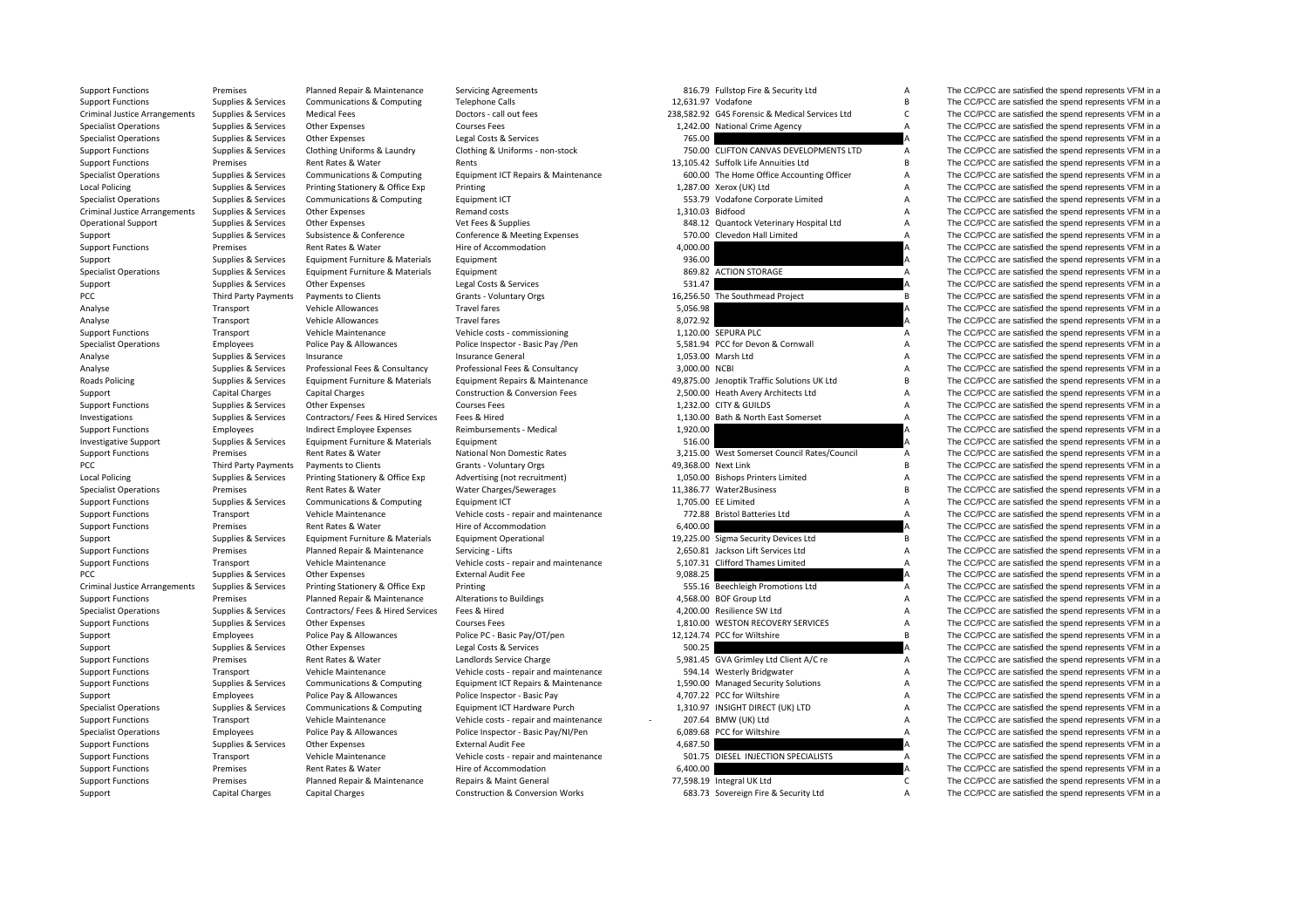| <b>Support Functions</b>             | Premises               | Waste Disposal - Premises          | Waste Disposal - Premises                                  |           | 1,311.08 SUEZ Recycling and Recovery UK Ltd   | A                         | The CC/PCC are satisfied the spend represents VFM in a |
|--------------------------------------|------------------------|------------------------------------|------------------------------------------------------------|-----------|-----------------------------------------------|---------------------------|--------------------------------------------------------|
| Analyse                              | Transport              | Vehicle Allowances                 | <b>Travel fares</b>                                        | 4,410.89  |                                               |                           | The CC/PCC are satisfied the spend represents VFM in a |
| Support                              | Capital Charges        | <b>Capital Charges</b>             | <b>Construction &amp; Conversion Fees</b>                  | 2,774.50  |                                               | A                         | The CC/PCC are satisfied the spend represents VFM in a |
| Support                              | Premises               | Rent Rates & Water                 | Rents                                                      |           | 15,470.00 Kingsmead of Bath                   | B                         | The CC/PCC are satisfied the spend represents VFM in a |
| Support                              | Employees              | Police Staff Pay & Allowances      | Police Staff - Basic Pay/Ni/Pen                            |           | 14,029.91 PCC for Wiltshire                   | B                         | The CC/PCC are satisfied the spend represents VFM in a |
| Support                              | Supplies & Services    | Equipment Furniture & Materials    | Equipment                                                  | 602.00    |                                               | A                         | The CC/PCC are satisfied the spend represents VFM in a |
| <b>Support Functions</b>             | Employees              | Indirect Employee Expenses         | Direct Medical Intervention                                |           | 14,858.24 Health Assured Limited              | B                         | The CC/PCC are satisfied the spend represents VFM in a |
| Support                              | Supplies & Services    | Equipment Furniture & Materials    | Equipment                                                  | 1,732.50  |                                               | A                         | The CC/PCC are satisfied the spend represents VFM in a |
| Support                              | Supplies & Services    | Equipment Furniture & Materials    | Equipment                                                  | 11,400.00 |                                               | <b>B</b>                  | The CC/PCC are satisfied the spend represents VFM in a |
| Support                              | Supplies & Services    | Clothing Uniforms & Laundry        | Clothing & Uniforms - Issues                               |           | 1.779.75 Level Peaks Associates Limited       | $\overline{A}$            | The CC/PCC are satisfied the spend represents VFM in a |
| <b>Support Functions</b>             | Third Party Payments   | Other Local Authorities or Forces  | Contributions to Other Forces                              |           | 34.023.30 PCC for West Mercia                 | $\overline{B}$            | The CC/PCC are satisfied the spend represents VFM in a |
| <b>Specialist Operations</b>         | Employees              | Police Pay & Allowances            | Police Inspector - Basic Pay/NI/Pen                        |           | 6,061.38 PCC for Devon & Cornwall             | A                         | The CC/PCC are satisfied the spend represents VFM in a |
| <b>Support Functions</b>             | Third Party Payments   | Other Agencies                     | <b>Contract Payment</b>                                    |           | 451,861.65 Southwest One Unitary Charge       | $\mathsf{C}$              | The CC/PCC are satisfied the spend represents VFM in a |
| Support                              | <b>Capital Charges</b> | Capital Charges                    | <b>Furniture Purchase</b>                                  |           | 3,074.00 Bristol Storage Equipment Limited    | $\boldsymbol{\mathsf{A}}$ | The CC/PCC are satisfied the spend represents VFM in a |
| Support                              | Capital Charges        | <b>Capital Charges</b>             | <b>Vehicle Conversions</b>                                 |           | 38,183.25 Ford Motor Company Limited          | $\mathsf{B}$              | The CC/PCC are satisfied the spend represents VFM in a |
| <b>Support Functions</b>             | Supplies & Services    | Professional Fees & Consultancy    | Professional Fees & Consultancy                            |           | 2,750.00 Kendall Kingscott Ltd                | A                         | The CC/PCC are satisfied the spend represents VFM in a |
| <b>Support Functions</b>             | Employees              | Indirect Employee Expenses         | Advertising for Staff                                      |           | 8,525.00 Hays Specialist Recruitment Ltd      | A                         | The CC/PCC are satisfied the spend represents VFM in a |
| <b>Support Functions</b>             | Supplies & Services    | Printing Stationery & Office Exp   | Advertising (not recruitment)                              |           | 1,110.12 SOMERSET COUNTY COUNCIL              | $\boldsymbol{\mathsf{A}}$ | The CC/PCC are satisfied the spend represents VFM in a |
| Investigations                       | Supplies & Services    | Equipment Furniture & Materials    | Equipment                                                  |           | 999.92 Novatech Limited                       | $\boldsymbol{\mathsf{A}}$ | The CC/PCC are satisfied the spend represents VFM in a |
| <b>Support Functions</b>             | Transport              | Vehicle Workshops/Maintenance      | Vehicle Materials                                          |           | 1,168.11 RSG ENGINEERING LTD                  | $\overline{A}$            | The CC/PCC are satisfied the spend represents VFM in a |
| Investigations                       | Supplies & Services    | Professional Fees & Consultancy    | Professional Fees & Consultancy                            | 520.30    |                                               |                           | The CC/PCC are satisfied the spend represents VFM in a |
| <b>Support Functions</b>             | Premises               | Planned Repair & Maintenance       | Servicing - Mechanical Plant                               |           | 10,615.00 NETWORK SECURITY SYSTEMS EUROPE (UK | B                         | The CC/PCC are satisfied the spend represents VFM in a |
| <b>Specialist Operations</b>         | Premises               | Planned Repair & Maintenance       | Servicing - CCTV                                           |           | 2,631.25 ADT Fire & Security plc              | $\overline{A}$            | The CC/PCC are satisfied the spend represents VFM in a |
| <b>Support Functions</b>             | Premises               | Rent Rates & Water                 | Hire of Accommodation                                      | 6,589.13  |                                               |                           | The CC/PCC are satisfied the spend represents VFM in a |
|                                      |                        |                                    |                                                            |           |                                               | В                         |                                                        |
| Support                              | <b>Capital Charges</b> | <b>Capital Charges</b>             | <b>Construction &amp; Conversion Works</b><br>Fees & Hired |           | 45,120.00 Solar Valley Electrical Limited     | $\sf{B}$                  | The CC/PCC are satisfied the spend represents VFM in a |
| Roads Policing                       | Supplies & Services    | Contractors/ Fees & Hired Services |                                                            |           | 21,133.07 Redspeed International Ltd          |                           | The CC/PCC are satisfied the spend represents VFM in a |
| <b>Roads Policing</b>                | Supplies & Services    | Equipment Furniture & Materials    | <b>Equipment Operational</b>                               |           | 1,142.00 Tele-Traffic (UK) Limited            | A                         | The CC/PCC are satisfied the spend represents VFM in a |
| <b>Support Functions</b>             | Supplies & Services    | Other Expenses                     | Legal Costs & Services                                     | 575.00    |                                               |                           | The CC/PCC are satisfied the spend represents VFM in a |
| Support                              | Supplies & Services    | Other Expenses                     | <b>Courses Fees</b>                                        |           | 10,000.00 Second Step                         | B                         | The CC/PCC are satisfied the spend represents VFM in a |
| <b>Support Functions</b>             | Transport              | Vehicle Maintenance                | Vehicle costs - repair and maintenance                     |           | 3,625.78 TrustFirstParts                      | $\boldsymbol{\mathsf{A}}$ | The CC/PCC are satisfied the spend represents VFM in a |
| Support                              | Supplies & Services    | Contractors/ Fees & Hired Services | Fees & Hired                                               |           | 2,391.32 P & CC for West Yorkshire            | A                         | The CC/PCC are satisfied the spend represents VFM in a |
| Support                              | Third Party Payments   | Other Local Authorities or Forces  | Contributions to Other Forces                              |           | 71.098.15 PCC for Gloucestershire             | $\mathsf{C}$              | The CC/PCC are satisfied the spend represents VFM in a |
| <b>Support Functions</b>             | Supplies & Services    | Contractors/ Fees & Hired Services | Fees & Hired                                               |           | 500.00 PFOA Training Limited                  | $\boldsymbol{\mathsf{A}}$ | The CC/PCC are satisfied the spend represents VFM in a |
| <b>Support Functions</b>             | Supplies & Services    | Communications & Computing         | Equipment ICT Repairs & Maintenance                        |           | 4,168.00 Basware Holdings Limited             | $\boldsymbol{\mathsf{A}}$ | The CC/PCC are satisfied the spend represents VFM in a |
| <b>Support Functions</b>             | Supplies & Services    | Communications & Computing         | Equipment ICT Repairs & Maintenance                        |           | 1,050.00 Axess International Ltd              | $\overline{A}$            | The CC/PCC are satisfied the spend represents VFM in a |
| <b>Support Functions</b>             | Supplies & Services    | Equipment Furniture & Materials    | <b>Equipment Operational</b>                               |           | 1,000.00 CJP Property Maintenance             | $\boldsymbol{\mathsf{A}}$ | The CC/PCC are satisfied the spend represents VFM in a |
| <b>Specialist Operations</b>         | Supplies & Services    | Contractors/ Fees & Hired Services | Fees & Hired                                               |           | 4,263.00 Royal Mail Group, Peterborough       | Α                         | The CC/PCC are satisfied the spend represents VFM in a |
| Support                              | Supplies & Services    | Equipment Furniture & Materials    | Equipment                                                  | 760.00    |                                               |                           | The CC/PCC are satisfied the spend represents VFM in a |
| <b>Support Functions</b>             | Premises               | Rent Rates & Water                 | Landlords Service Charge                                   |           | 650.00 FPG (UK) Ltd                           | A                         | The CC/PCC are satisfied the spend represents VFM in a |
| <b>Support Functions</b>             | Supplies & Services    | Communications & Computing         | Equipment ICT Software                                     |           | 2,581.57 Siteimprove Ltd                      | $\boldsymbol{\mathsf{A}}$ | The CC/PCC are satisfied the spend represents VFM in a |
| Support                              | Capital Charges        | <b>Capital Charges</b>             | Additions: Non Enhanc Cn&Wk B&I                            |           | 5,170.00 Avon Armour Limited                  | $\boldsymbol{\mathsf{A}}$ | The CC/PCC are satisfied the spend represents VFM in a |
| <b>Support Functions</b>             | Employees              | Indirect Employee Expenses         | Reimbursements - Medical                                   | 1,920.00  |                                               |                           | The CC/PCC are satisfied the spend represents VFM in a |
| PCC                                  | Third Party Payments   | Payments to Clients                | Grants - Voluntary Orgs                                    |           | 20,000.00 Julian House                        | B                         | The CC/PCC are satisfied the spend represents VFM in a |
| <b>Specialist Operations</b>         | Premises               | Rent Rates & Water                 | Rents                                                      | 41,250.00 |                                               | B                         | The CC/PCC are satisfied the spend represents VFM in a |
| <b>Specialist Operations</b>         | Employees              | Police Pay & Allowances            | Police PC - Basic Pay /Pen                                 |           | 3,972.54 PCC for Devon & Cornwall             | A                         | The CC/PCC are satisfied the spend represents VFM in a |
| <b>Support Functions</b>             | Supplies & Services    | Clothing Uniforms & Laundry        | Clothing & Uniforms - Issues                               |           | 2.041.92 Primetake Ltd                        | $\boldsymbol{\mathsf{A}}$ | The CC/PCC are satisfied the spend represents VFM in a |
| <b>Support Functions</b>             | Premises               | Rent Rates & Water                 | Landlords Service Charge                                   |           | 892.77 FMS Ltd - Cabot Park Service Charge    | A                         | The CC/PCC are satisfied the spend represents VFM in a |
| <b>Support Functions</b>             | Premises               | Planned Repair & Maintenance       | Servicing - Sewerage Pumps & Septic                        |           | 1,938.21 Clear-Flow Limited                   | $\boldsymbol{\mathsf{A}}$ | The CC/PCC are satisfied the spend represents VFM in a |
| <b>Support Functions</b>             | Supplies & Services    | <b>Other Expenses</b>              | Legal Costs & Services                                     | 575.00    |                                               |                           | The CC/PCC are satisfied the spend represents VFM in a |
| <b>Roads Policing</b>                | Supplies & Services    | Equipment Furniture & Materials    | <b>Equipment Operational</b>                               |           | 7,667.20 PRO-TECT SAFETY SIGNS                | A                         | The CC/PCC are satisfied the spend represents VFM in a |
| <b>Criminal Justice Arrangements</b> | Employees              | Police Pay & Allowances            | Police Sergeant - Basic Pay / Pen                          |           | 8,640.85 PCC for Devon & Cornwall             | A                         | The CC/PCC are satisfied the spend represents VFM in a |
| Analyse                              | Transport              | Vehicle Allowances                 | <b>Travel fares</b>                                        | 5,351.90  |                                               |                           | The CC/PCC are satisfied the spend represents VFM in a |
| <b>Specialist Operations</b>         | Supplies & Services    | Communications & Computing         | Equipment ICT Hardware Purch                               |           | 1,447.13 PCC for Devon & Cornwall             | A                         | The CC/PCC are satisfied the spend represents VFM in a |
| <b>Specialist Operations</b>         | Premises               | Planned Repair & Maintenance       | <b>Premises Costs</b>                                      |           | 1,798.00 Avon Armour Limited                  | A                         | The CC/PCC are satisfied the spend represents VFM in a |
| Support                              | Supplies & Services    | <b>Other Expenses</b>              | <b>Courses Fees</b>                                        |           | 4,590.00 COMMON PURPOSE UK                    | $\boldsymbol{\mathsf{A}}$ | The CC/PCC are satisfied the spend represents VFM in a |
| Support                              | Supplies & Services    | Communications & Computing         | Equipment ICT                                              |           | 1,519.24 BRITISH TELECOMMUNICATIONS PLC       | $\overline{A}$            | The CC/PCC are satisfied the spend represents VFM in a |
| Support                              | Supplies & Services    | Equipment Furniture & Materials    | Equipment                                                  | 5,700.00  |                                               | A                         | The CC/PCC are satisfied the spend represents VFM in a |
| Roads Policing                       | Supplies & Services    | Contractors/ Fees & Hired Services | Fees & Hired                                               |           | 8.438.95 BATH & NORTH EAST SOMERSET COUNCIL   | $\overline{A}$            | The CC/PCC are satisfied the spend represents VFM in a |
|                                      |                        |                                    |                                                            |           |                                               |                           |                                                        |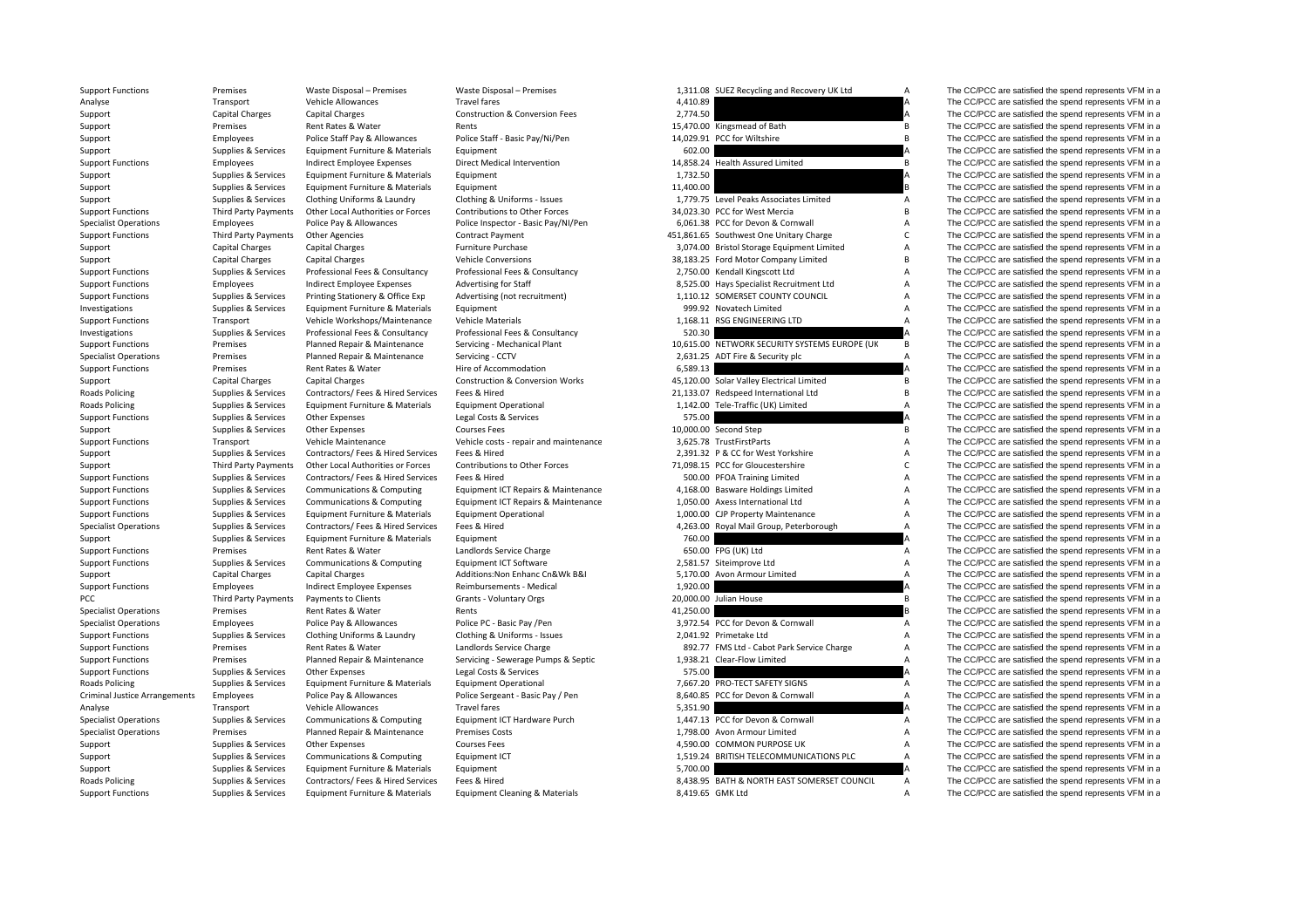| <b>Support Functions</b>                                             | Premises                                      | <b>Energy Costs</b>                                        | Gas                                                                         |                   | 12,313.28 CORONA ENERGY RETAIL 4 LTD         | В                         | The CC/PCC are satisfied the spend represents VFM in a                                                           |
|----------------------------------------------------------------------|-----------------------------------------------|------------------------------------------------------------|-----------------------------------------------------------------------------|-------------------|----------------------------------------------|---------------------------|------------------------------------------------------------------------------------------------------------------|
| Support                                                              | Employees                                     | Police Staff Pay & Allowances                              | Police Staff - Basic Pay/Ni/Pen                                             |                   | 14,084.01 PCC for Wiltshire                  | $\overline{B}$            | The CC/PCC are satisfied the spend represents VFM in a                                                           |
| <b>Support Functions</b>                                             | Supplies & Services                           | Communications & Computing                                 | Equipment ICT Software                                                      |                   | 84,000.00 Box.com (UK) Limited               | $\mathsf{C}$              | The CC/PCC are satisfied the spend represents VFM in a                                                           |
| Support                                                              | Supplies & Services                           | <b>Other Expenses</b>                                      | Legal Fees 3rd Party                                                        | 4,000.00          |                                              |                           | The CC/PCC are satisfied the spend represents VFM in a                                                           |
| <b>Specialist Operations</b>                                         | Third Party Payments                          | Other Local Authorities or Forces                          | Contributions to Other Forces                                               |                   | 21,021.45 PCC for Dorset                     | B                         | The CC/PCC are satisfied the spend represents VFM in a                                                           |
| <b>Specialist Operations</b>                                         | Employees                                     | Police Staff Pay & Allowances                              | Police Staff - Basic Pay/OT/ IN/Pen                                         |                   | 14,421.38 PCC for Dorset                     | $\overline{B}$            | The CC/PCC are satisfied the spend represents VFM in a                                                           |
| Support                                                              | Supplies & Services                           | Contractors/ Fees & Hired Services                         | Fees & Hired                                                                | 1,500.00          |                                              |                           | The CC/PCC are satisfied the spend represents VFM in a                                                           |
| Roads Policing                                                       | Transport                                     | Vehicle Workshops/Maintenance                              | Vehicle recovery                                                            |                   | 1,980.00 AA Business Services                | $\overline{A}$            | The CC/PCC are satisfied the spend represents VFM in a                                                           |
| Support                                                              | Supplies & Services                           | Equipment Furniture & Materials                            | Equipment                                                                   | 525.00            |                                              |                           | The CC/PCC are satisfied the spend represents VFM in a                                                           |
| <b>Support Functions</b>                                             | Supplies & Services                           | Communications & Computing                                 | Equipment ICT Software                                                      |                   | 2,100.00 Recipero Ltd                        | A                         | The CC/PCC are satisfied the spend represents VFM in a                                                           |
| <b>Support Functions</b>                                             | Employees                                     | Police Staff Pay & Allowances                              | <b>Staffing Agency</b>                                                      |                   | 6,840.00 Securitas Security Services (UK) Lt | A                         | The CC/PCC are satisfied the spend represents VFM in a                                                           |
| Support                                                              | Capital Charges                               | Capital Charges                                            | <b>Construction &amp; Conversion Works</b>                                  |                   | 4,149.00 Commercial Transfer Limited         | $\boldsymbol{\mathsf{A}}$ | The CC/PCC are satisfied the spend represents VFM in a                                                           |
| Support                                                              | Supplies & Services                           | <b>Other Expenses</b>                                      | Legal Fees 3rd Party                                                        | 4,500.00          |                                              |                           | The CC/PCC are satisfied the spend represents VFM in a                                                           |
| Analyse                                                              | Employees                                     | Police Staff Pay & Allowances                              | <b>Staffing Agency</b>                                                      |                   | 74,300.55 Matrix SCM Ltd                     | $\mathsf{C}$              | The CC/PCC are satisfied the spend represents VFM in a                                                           |
| <b>Specialist Operations</b>                                         | Supplies & Services                           | Contractors/ Fees & Hired Services                         | Fees & Hired                                                                | 2.800.00          |                                              | A                         | The CC/PCC are satisfied the spend represents VFM in a                                                           |
| <b>Support Functions</b>                                             | Premises                                      | Planned Repair & Maintenance                               | Alterations - Health & Safety                                               |                   | 1.822.00 AUDIENCE SYSTEMS LTD                | $\overline{A}$            | The CC/PCC are satisfied the spend represents VFM in a                                                           |
| Support                                                              | Employees                                     | Police Staff Pay & Allowances                              | Police Staff - Basic Pay/ NI/ OT/ Pen                                       |                   | 38,750.00 PCC for Devon & Cornwall           | B                         | The CC/PCC are satisfied the spend represents VFM in a                                                           |
| <b>Support Functions</b>                                             | Third Party Payments                          | Other Agencies                                             | <b>Contract Payment</b>                                                     |                   | 23,333.33 Southwest One Unitary Charge       | $\overline{B}$            | The CC/PCC are satisfied the spend represents VFM in a                                                           |
| PCC                                                                  | Supplies & Services                           | Contractors/ Fees & Hired Services                         | Fees & Hired                                                                |                   | 7,500.00 Tonic Consultants Ltd               | $\boldsymbol{\mathsf{A}}$ | The CC/PCC are satisfied the spend represents VFM in a                                                           |
| Support                                                              | Premises                                      | Rent Rates & Water                                         | Rents                                                                       | 14,446.14 DTZ DTL |                                              | $\overline{B}$            | The CC/PCC are satisfied the spend represents VFM in a                                                           |
| Support                                                              | Supplies & Services                           | Equipment Furniture & Materials                            | Equipment                                                                   | 3,400.00          |                                              |                           | The CC/PCC are satisfied the spend represents VFM in a                                                           |
| <b>Operational Support</b>                                           | Supplies & Services                           | <b>Other Expenses</b>                                      | Dogs - Kennel Purchase & Maint                                              |                   | 2,646.00 Hartshill Kennels and Cattery       | $\boldsymbol{\mathsf{A}}$ | The CC/PCC are satisfied the spend represents VFM in a                                                           |
| Support                                                              | Supplies & Services                           | Equipment Furniture & Materials                            | Equipment Repairs & Maintenance                                             |                   | 600.00 INJENUITY LTD                         | $\boldsymbol{\mathsf{A}}$ | The CC/PCC are satisfied the spend represents VFM in a                                                           |
| Support                                                              | Premises                                      | Rent Rates & Water                                         | <b>Premises Leases</b>                                                      |                   | 841,871.91 Blue Light Partnership            | $\mathsf{C}$              | The CC/PCC are satisfied the spend represents VFM in a                                                           |
| Support                                                              | Supplies & Services                           | <b>Other Expenses</b>                                      | Legal Fees 3rd Party                                                        | 4,030.37          |                                              |                           | The CC/PCC are satisfied the spend represents VFM in a                                                           |
| <b>Criminal Justice Arrangements</b>                                 | Supplies & Services                           | Clothing Uniforms & Laundry                                | Laundry & Dry Cleaning                                                      |                   | 3,966.54 Royal Devon and Exeter NHS Foundati | $\overline{A}$            | The CC/PCC are satisfied the spend represents VFM in a                                                           |
| Support                                                              | Supplies & Services                           | Professional Fees & Consultancy                            | Professional Fees & Consultancy                                             | 2,080.00          |                                              | Α                         | The CC/PCC are satisfied the spend represents VFM in a                                                           |
| <b>Support Functions</b>                                             | Supplies & Services                           | Communications & Computing                                 | Equipment ICT                                                               |                   | 1,944.00 Vodafone                            | A                         | The CC/PCC are satisfied the spend represents VFM in a                                                           |
| <b>Support Functions</b>                                             | Premises                                      | Rent Rates & Water                                         | Hire of Accommodation                                                       | 1,600.00          |                                              | A                         | The CC/PCC are satisfied the spend represents VFM in a                                                           |
| PCC                                                                  | Third Party Payments                          | Payments to Clients                                        | Grants - Voluntary Orgs                                                     |                   | 24,747.75 Victim Support                     | B                         | The CC/PCC are satisfied the spend represents VFM in a                                                           |
| Support                                                              | Employees                                     | Police Pay & Allowances                                    | Police Inspector - Police Pension                                           |                   | 1,075.69 PCC for Wiltshire                   | A                         | The CC/PCC are satisfied the spend represents VFM in a                                                           |
| <b>Support Functions</b>                                             | Supplies & Services                           | <b>Forensic Science Services</b>                           | <b>Forensic Science Services</b>                                            |                   | 4,030.00 Alere Toxicology PLC                | $\overline{A}$            | The CC/PCC are satisfied the spend represents VFM in a                                                           |
| Support                                                              | Supplies & Services                           | Communications & Computing                                 | Equipment ICT                                                               |                   | 4,194.78 South West One Limited              | $\boldsymbol{\mathsf{A}}$ | The CC/PCC are satisfied the spend represents VFM in a                                                           |
| <b>Support Functions</b>                                             | Premises                                      | Planned Repair & Maintenance                               | Servicing - Mechanical Plant                                                |                   | 5,148.56 Integral UK Ltd                     | A                         | The CC/PCC are satisfied the spend represents VFM in a                                                           |
| <b>Support Functions</b>                                             | Supplies & Services                           | Communications & Computing                                 | Equipment ICT                                                               |                   | 29,435.03 Telefonica UK Limited              | $\sf{B}$                  | The CC/PCC are satisfied the spend represents VFM in a                                                           |
| <b>Support Functions</b>                                             | Transport                                     | Vehicle Maintenance                                        | Vehicle costs - repair and maintenance                                      |                   | 3,591.24 DRIVE VAUXHALL                      | $\boldsymbol{\mathsf{A}}$ | The CC/PCC are satisfied the spend represents VFM in a                                                           |
| <b>Investigative Support</b>                                         | Supplies & Services                           | Professional Fees & Consultancy                            | <b>Forensic Science Services</b>                                            |                   | 1,503.50 Eurofins Forensics Services Limited | $\boldsymbol{\mathsf{A}}$ | The CC/PCC are satisfied the spend represents VFM in a                                                           |
| Support                                                              | Supplies & Services                           | Contractors/ Fees & Hired Services                         | Fees & Hired                                                                |                   | 5,994.50 Securitas Security Services (UK) Lt | $\boldsymbol{\mathsf{A}}$ | The CC/PCC are satisfied the spend represents VFM in a                                                           |
| Analyse                                                              | Transport                                     | <b>Vehicle Allowances</b>                                  | <b>Travel fares</b>                                                         | 6,538.42          |                                              |                           | The CC/PCC are satisfied the spend represents VFM in a                                                           |
| <b>Support Functions</b>                                             | Premises                                      | Cleaning & Domestic Supplies                               | <b>Cleaning Charges</b>                                                     |                   | 13,920.19 Sodexo Limited                     | В                         | The CC/PCC are satisfied the spend represents VFM in a                                                           |
| <b>Support Functions</b>                                             | Supplies & Services                           | Communications & Computing                                 | Equipment ICT Repairs & Maintenance                                         |                   | 24,758.40 Iken Business Ltd                  | B                         | The CC/PCC are satisfied the spend represents VFM in a                                                           |
| <b>Support Functions</b>                                             | Supplies & Services                           | Catering                                                   | Catering                                                                    | 666.00            |                                              |                           | The CC/PCC are satisfied the spend represents VFM in a                                                           |
| <b>Specialist Operations</b>                                         | Employees                                     | Police Pay & Allowances                                    | Police Sergeant - Basic Pay/Pen                                             |                   | 4,371.25 PCC for Wiltshire                   | A                         | The CC/PCC are satisfied the spend represents VFM in a                                                           |
| <b>Roads Policing</b>                                                | Supplies & Services                           | Printing Stationery & Office Exp                           | Postage                                                                     |                   | 10,814.55 Pitney Bowes Ltd                   | B                         | The CC/PCC are satisfied the spend represents VFM in a                                                           |
| PCC                                                                  | Supplies & Services                           | Printing Stationery & Office Exp                           | Advertising (not recruitment)                                               |                   | 599.00 JGP Resourcing Ltd                    | $\boldsymbol{\mathsf{A}}$ | The CC/PCC are satisfied the spend represents VFM in a                                                           |
| <b>Roads Policing</b>                                                | Supplies & Services                           | Communications & Computing                                 | Equipment ICT Software                                                      |                   | 7,194.00 Northgate Public Services (UK) Ltd  | $\boldsymbol{\mathsf{A}}$ | The CC/PCC are satisfied the spend represents VFM in a                                                           |
| <b>Specialist Operations</b>                                         | Third Party Payments                          | Other Local Authorities or Forces                          | Contributions to Other Forces                                               |                   | 67,816.03 PCC for Wiltshire                  | $\mathsf{C}$              | The CC/PCC are satisfied the spend represents VFM in a                                                           |
| <b>Support Functions</b>                                             | Transport                                     | Vehicle Maintenance                                        | Vehicle costs - Non-refundable Licences/Reg                                 |                   | 1,750.83 Corporate Support HQ Imprest        | $\boldsymbol{\mathsf{A}}$ | The CC/PCC are satisfied the spend represents VFM in a                                                           |
| Investigations                                                       | Third Party Payments                          | Other Local Authorities or Forces                          | Safeguarding Boards Contribution                                            |                   | 19,475.00 Bristol City Council               | $\sf{B}$                  | The CC/PCC are satisfied the spend represents VFM in a                                                           |
| <b>Support Functions</b>                                             | Premises                                      | Rent Rates & Water                                         | Hire of Accommodation                                                       | 6,400.00          |                                              |                           | The CC/PCC are satisfied the spend represents VFM in a                                                           |
| <b>Investigative Support</b>                                         | Supplies & Services                           | Communications & Computing                                 | Equipment ICT Software                                                      |                   | 2,768.84 CCS MEDIA LTD                       | A                         | The CC/PCC are satisfied the spend represents VFM in a                                                           |
| <b>Support Functions</b>                                             | Supplies & Services                           | Professional Fees & Consultancy                            | Professional Fees & Consultancy                                             |                   | 6,415.85 SOMERSET COUNTY COUNCIL             | $\boldsymbol{\mathsf{A}}$ | The CC/PCC are satisfied the spend represents VFM in a                                                           |
| <b>Specialist Operations</b>                                         | Premises                                      | <b>Energy Costs</b>                                        | Electricity                                                                 |                   | 625.00 Knight Frank Client Account           | $\boldsymbol{\mathsf{A}}$ | The CC/PCC are satisfied the spend represents VFM in a                                                           |
|                                                                      |                                               | <b>Medical Fees</b>                                        | Pathologists reports                                                        |                   | 2,612.00 Dr R J Delaney                      | $\boldsymbol{\mathsf{A}}$ | The CC/PCC are satisfied the spend represents VFM in a                                                           |
| <b>Investigative Support</b>                                         | Supplies & Services<br><b>Capital Charges</b> | <b>Capital Charges</b>                                     | Vehicles Purchase                                                           |                   | 44,301.60 Ford Motor Company Limited         | $\overline{B}$            | The CC/PCC are satisfied the spend represents VFM in a                                                           |
| Support                                                              |                                               |                                                            |                                                                             |                   | 23,969.52 PCC for Devon & Cornwall           | $\overline{B}$            |                                                                                                                  |
| <b>Specialist Operations</b><br><b>Criminal Justice Arrangements</b> | Employees                                     | Police Pay & Allowances                                    | Police PC - Basic Pay/NI/ Pen/OT/HA<br>Police Inspector - Basic Pay/NI/ Pen |                   | 12,029.75 PCC for Devon & Cornwall           | B                         | The CC/PCC are satisfied the spend represents VFM in a<br>The CC/PCC are satisfied the spend represents VFM in a |
|                                                                      | Employees<br>Supplies & Services              | Police Pay & Allowances<br>Equipment Furniture & Materials | Equipment Repairs & Maintenance                                             |                   | 900.00 INJENUITY LTD                         | $\overline{A}$            | The CC/PCC are satisfied the spend represents VFM in a                                                           |
| Support                                                              |                                               |                                                            |                                                                             |                   |                                              |                           |                                                                                                                  |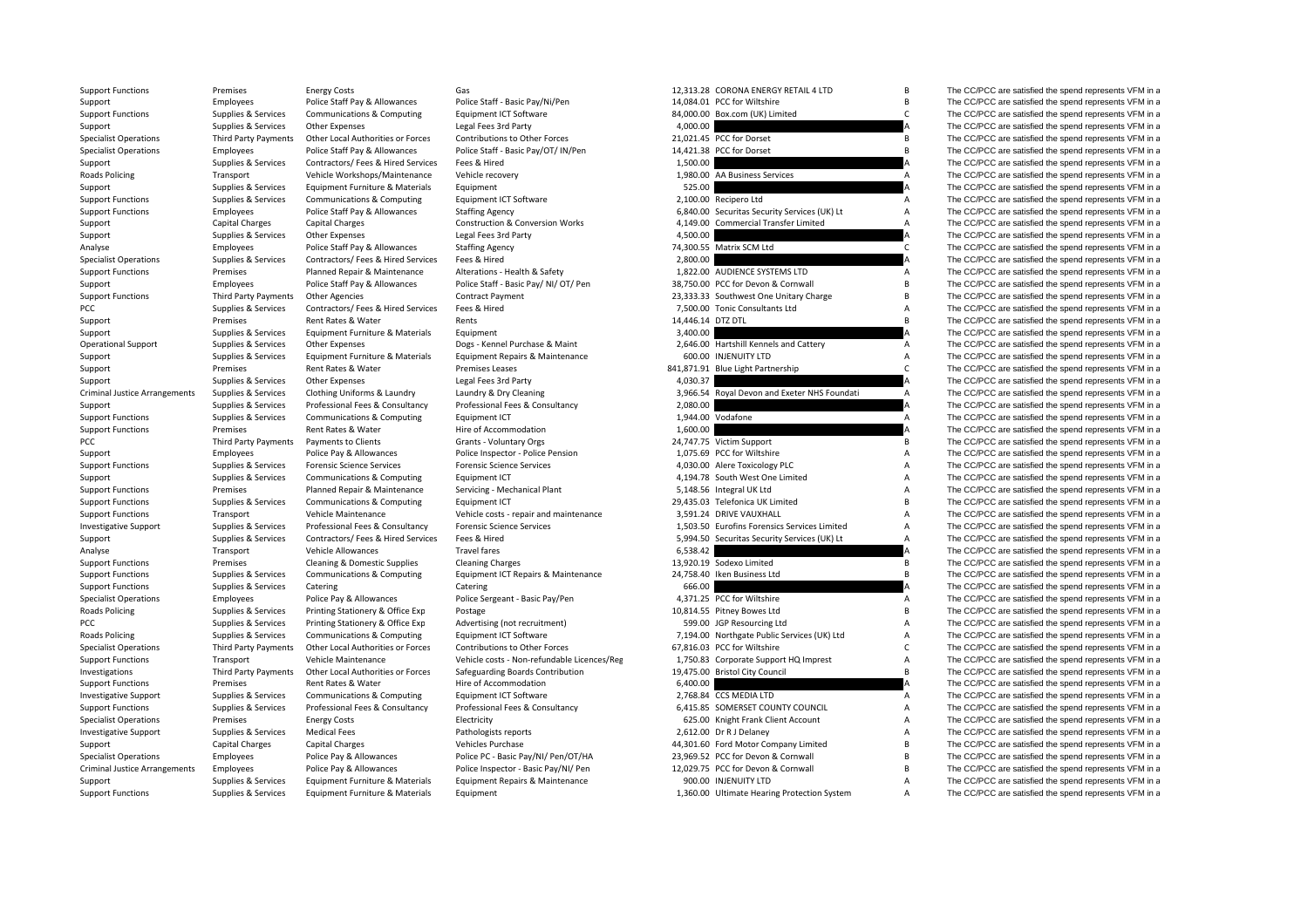Criminal JusticeCriminal JusticeCriminal Justice**Roads Policing** 

Operational Support Supplies & Services Other Expenses Vet Fees & Supplies Vet Fees & Supplies 1,356.34 Golden Valley Veterinary Hospital A The CC/PCC are satisfied the spend represents VFM in a

| .,                 | , onder vaney<br>vetermary nospital    |
|--------------------|----------------------------------------|
| 5,342.89           |                                        |
| 936.00             |                                        |
|                    | ,115.67 MOBILE WINDSCREENS LTD         |
|                    | 3,250.00 FPG (UK) Ltd                  |
|                    | 1,972.54 PCC for Devon & Cornwall      |
|                    | ,650.47 PCC for Devon & Cornwall       |
|                    | ,639.83 PCC for Gloucestershire        |
|                    | 850.00 ASSA ABLOY Ltd T/A Traka        |
| ,450.00            | Alere Toxicology PLC                   |
| ,105.00            | Rice and Things                        |
| ,700.00            |                                        |
| ,244.60<br>,400.00 | <b>BAC Trading Ltd</b>                 |
| ,800.00            | SEPURA PLC                             |
| ,008.00            | Cell Pack Solutions Ltd                |
| ,332.80            | <b>Bristol Airport</b>                 |
| 630.00             | UK Security Vetting (UKSV)             |
| 499.67.            | North Somerset Council                 |
| ,500.00            |                                        |
| ,845.03            | <b>Bottomline Technologies Limited</b> |
| ,700.00            | D.tec International Limited            |
| 586.90,            |                                        |
| ,240.96            | <b>PCC for Gloucestershire</b>         |
| 085.83,ا           | Corporate Support HQ Imprest           |
| ,078.88            | <b>Commercial Transfer Limited</b>     |
| ,325.00            |                                        |
| ,200.00            | Advanced Fencing & Landscaping         |
| .146.22            | PCC for Devon & Cornwall               |
| ,046.05            |                                        |
| ,841.76            | PCC for Devon & Cornwall               |
| ,913.47            | <b>PCC for Wiltshire</b>               |
| ,483.00            | Avon Armour Limited                    |
| ,379.40            | Rocom Ltd                              |
| 821.27             |                                        |
| 3,151.87           | ROYAL MAIL GROUP LTD                   |
| ,992.50            | Securitas Security Services (UK) Lt    |
| 826.45. ه          | Key Forensic Services Ltd              |
| ,012.62            | PCC for Gloucestershire                |
| 485.00.            | <b>Local World Limited</b>             |
| ,400.00            | Pertemps Professional Development L    |
| ,317.50            |                                        |
|                    | 3,243.81 PCC for Cheshire              |
|                    | .,847.01 PCC for Gloucestershire       |
| 849.00             | Solar Valley Electrical Limited        |
|                    | .,990.00 G & L Consultancy Ltd         |
|                    | ,008.00 LYON EQUIPMENT LTD             |
| 689.00             | Sovereign Fire & Security Ltd          |

Analyse Transport Vehicle Allowances Travel fares Travel fares 6,342.89 A The CC/PCC are satisfied the spend represents VFM in a Support Functions Supplies & Services Other Expenses Legal Costs & Services 936.00 A The CC/PCC are satisfied the spend represents VFM in a Support Functions Transport Vehicle Maintenance Vehicle costs - repair and maintenance 2,115.67 MOBILE WINDSCREENS LTD A The CC/PCC are satisfied the spend represents VFM in a Support Functions Premises Rent Rates & Water Rents Rents Rents Rents Build Build Build Build A The CC/PCC are satisfied the spend represents VFM in a Specialist Operations Employees Police Pay & Allowances Police PC ‐ Basic Pay/pen 3,972.54 PCC for Devon & Cornwall A The CC/PCC are satisfied the spend represents VFM in a Specialist Operations Transport Vehicle Maintenance Vehicle costs - repair and maintenance 2,650.47 PCC for Devon & Cornwall A The CC/PCC are satisfied the spend represents VFM in a Support Functions Supplies & Services Clothing Uniforms & Laundry Clothing & Uniforms - Issues 1,639.83 PCC for Gloucestershire A The CC/PCC are satisfied the spend represents VFM in a Support Capital Charges Capital Charges Capital Charges ICT Equipment Purchase 850.00 ASSA ABLOY Ltd T/A Traka A The CC/PCC are satisfied the spend represents VFM in a Supplies & Services Medical Fees **Brangements VFM in a Supplies Arrangements Supplies Arrangements Supplies Arrangements Arrangements VFM in a spend represents VFM in a spend represents VFM in a** Analyse Supplies & Services Subsistence & Conference Hospitality Hospitality 1,105.00 Rice and Things A The CC/PCC are satisfied the spend represents VFM in a Support Supplies Services Equipment Furniture & Materials Equipment Expenses 5,700.00 Support Support and The CC/PCC are satisfied the spend represents VFM in a Supplies & Services Subsistence & Conference Conference & Mee Subsistence & Conference Conference & Meeting Expenses 1,244.60 BAC Trading Ltd A The CC/PCC are satisfied the spend represents VFM in a Specialist Operations Supplies & Services Equipment Furniture & Materials Equipment 1,400.00 SEPURA PLC 1,400.00 A The CC/PCC are satisfied the spend represents VFM in a Support Supplies & Services Equipment Furniture & Materials Equipment Support 5,800.00 Support Support A The CC/PCC are satisfied the spend represents VFM in a support of the Support Support Support Support Support Support Support Supplies & Services Equipment Furniture & Materials Equipment 1,008.00 Cell Pack Solutions Ltd A The CC/PCC are satisfied the spend represents VFM in a Specialist Operations Premises Rent Rates & Water Rents Rents Rents and Rents 1,332.80 Bristol Airport A The CC/PCC are satisfied the spend represents VFM in a Support Functions Supplies & Services Professional Fees & Consultancy Professional Fees & Consultancy Consultancy A Consultancy 630.00 UK Security Vetting (UKSV) A The CC/PCC are satisfied the spend represents VFM in a Support Functions Premises Planned Repair & Maintenance Planned Maint - Mechanical Plant 2,499.67 North Somerset Council A The CC/PCC are satisfied the spend represents VFM in a Support Supplies & Services Other Expenses Legal Costs & Services 1,500.00 A The CC/PCC are satisfied the spend represents VFM in a Support Functions Supplies & Services Communications & Computing Equipment ICT Repairs & Maintenance 1,845.03 Bottomline Technologies Limited A The CC/PCC are satisfied the spend represents VFM in a Analyse Supplies & Services Equipment - Consumables Equipment - Consumables Equipment - Consumables 2,700.00 D.tec International Limited A The CC/PCC are satisfied the spend represents VFM in a Specialist Operations Transport Vehicle Maintenance Vehicle costs - fuel 13,586.90 B The CC/PCC are satisfied the spend represents VFM in a Specialist Operations Employees Police Pay & Allowances Police Sergeant - Basic Pay /NI/OT/Pen 11,240.96 PCC for Gloucestershire B The CC/PCC are satisfied the spend represents VFM in a Support Functions Transport Vehicle Maintenance Vehicle costs – licences 4,085.83 Corporate Support HQ Imprest A The CC/PCC are satisfied the spend represents VFM in a Support HO Imprest A The CC/PCC are satisfied the spen Support Functions Premises Planned Repair & Maintenance Estates Costs 3,078.88 Commercial Transfer Limited A The CC/PCC are satisfied the spend represents VFM in a Support Capital Charges Capital Charges Capital Charges Construction & Conversion Fees 2,325.00 2,325.00 Advanced Fencing & Landscaping A The CC/PCC are satisfied the spend represents VFM in a Support Functions Peermises U Support Functions Premises Unplanned Repair & Maintenance Responsive Maint - Fences or Boundaries 2,200.00 Advanced Fencing & Landscaping A The CC/PCC are satisfied the spend represents VFM in a Employees Police Pay & Allowances Police PC - Basic Pay/NI/pen/OT/HA 51,146.22 PCC for Devon & Cornwall C The CC/PCC are satisfied the spend represents VFM in a Support Functions Premises Rent Rates & Water Hire of Accommodation 4,046.05 A The CC/PCC are satisfied the spend represents VFM in a Specialist Operations Employees Police Pay & Allowances Police PC - Basic Pay/Pen 2,841.76 PCC for Devon & Cornwall A The CC/PCC are satisfied the spend represents VFM in a Specialist Operations Employees Police Pay & Allowances Police Sergeant - Basic Pay/Ot/Pen 4,913.47 PCC for Wiltshire A The CC/PCC are satisfied the spend represents VFM in a Support Supplies & Services Equipment Furniture & Materials Equipment Repairs & Maintenance 1,483.00 Avon Armour Limited A The CC/PCC are satisfied the spend represents VFM in a Support Functions Supplies & Services Communications & Computing Equipment ICT Repairs & Maintenance 1,379.40 Rocom Ltd A The CC/PCC are satisfied the spend represents VFM in a Support Supplies & Services Other Expenses Legal Costs & Services A S21.27 A The CC/PCC are satisfied the spend represents VFM in a Supplies & Services Printing Stationery & Office Exp Postage experiences are a service of the Supplies and The CC/PCC are satisfied the spend represents VFM in a Investigations Supplies & Services Contractors/ Fees & Hired Services Fees & Hired 2002 Fees & Hired 2002.50 Securitas Security Services (UK) Lt A The CC/PCC are satisfied the spend represents VFM in a Investigative Support Supplies & Services Professional Fees & Consultancy Forensic Science Services 26,826.45 Key Forensic Services Ltd B The CC/PCC are satisfied the spend represents VFM in a Specialist Operations Employees Police Pay & Allowances Police PC - Basic Pay/NI/pen/Ot 35,012.62 PCC for Gloucestershire B The CC/PCC are satisfied the spend represents VFM in a PCC Supplies & Services Contractors/ Fees & Hired Services Fees & Hired A The CC/PCC are satisfied the spend represents VFM in a Support Functions Supplies & Services Other Expenses Courses Fees Courses Fees 1,400.00 Pertemps Professional Development L A The CC/PCC are satisfied the spend represents VFM in a supplies & Services Other Expenses Cost O Support Functions Supplies & Services Other Expenses Cost Of Appeals Cost Of Appeals 1,317.50 A The CC/PCC are satisfied the spend represents VFM in a Support Capital Charges Capital Charges Capital Charges ICT Equipment Purchase 598,243.81 PCC for Cheshire C The CC/PCC are satisfied the spend represents VFM in a Support Employees Police Staff Pay & Allowances Police Staff - Basic Pay/Ni/OT/Pen 12,847.01 PCC for Gloucestershire B The CC/PCC are satisfied the spend represents VFM in a Support Functions Supplies & Services Foulipment Furniture & Materials Foulipment and Support and Material A The CC/PCC are satisfied the spend represents VFM in a Support Functions Supplies & Services Professional Fees & Consultancy Professional Fees & Consultancy Consultancy 1,990.00 G & L Consultancy Ltd A The CC/PCC are satisfied the spend represents VFM in a Operational Support Supplies & Services Other Expenses Courses Fees Courses Fees 1,008.00 LYON EQUIPMENT LTD A The CC/PCC are satisfied the spend represents VFM in a Support Functions Premises Planned Repair & Maintenance Security Courity Courtes and the Security Ltd A The CC/PCC are satisfied the spend represents VFM in a Support Functions Capital Charges Equipment - Consumables ICT Equipment Purchase 2,365.97 SOUTHWEST ONE ICT A The CC/PCC are satisfied the spend represents VFM in a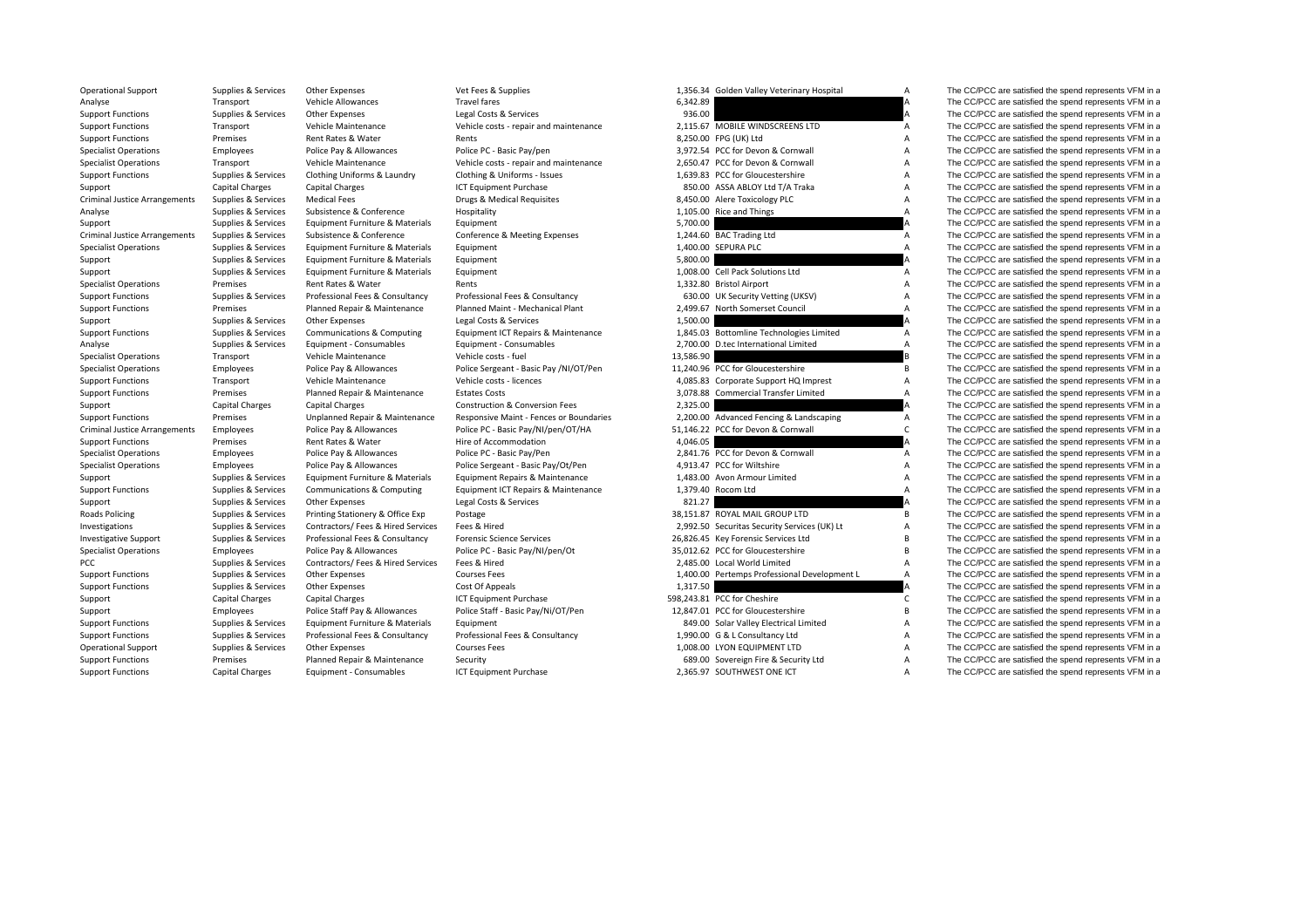accordance with the requirements of category A accordance with the requirements of category A accordance with the requirements of category C accordance with the requirements of category B accordance with the requirements of category C accordance with the requirements of category C accordance with the requirements of category A accordance with the requirements of category A accordance with the requirements of category A accordance with the requirements of category C accordance with the requirements of category B accordance with the requirements of category A accordance with the requirements of category A accordance with the requirements of category C accordance with the requirements of category A accordance with the requirements of category A accordance with the requirements of category A accordance with the requirements of category A accordance with the requirements of category A accordance with the requirements of category A accordance with the requirements of category C accordance with the requirements of category A accordance with the requirements of category A accordance with the requirements of category A accordance with the requirements of category A accordance with the requirements of category A accordance with the requirements of category C accordance with the requirements of category A accordance with the requirements of category C accordance with the requirements of category A accordance with the requirements of category B accordance with the requirements of category B accordance with the requirements of category A accordance with the requirements of category A accordance with the requirements of category A accordance with the requirements of category A accordance with the requirements of category A accordance with the requirements of category A accordance with the requirements of category A accordance with the requirements of category A accordance with the requirements of category A accordance with the requirements of category A accordance with the requirements of category A accordance with the requirements of category A accordance with the requirements of category B accordance with the requirements of category A accordance with the requirements of category A accordance with the requirements of category A accordance with the requirements of category A accordance with the requirements of category B accordance with the requirements of category A accordance with the requirements of category A accordance with the requirements of category A accordance with the requirements of category B accordance with the requirements of category A accordance with the requirements of category A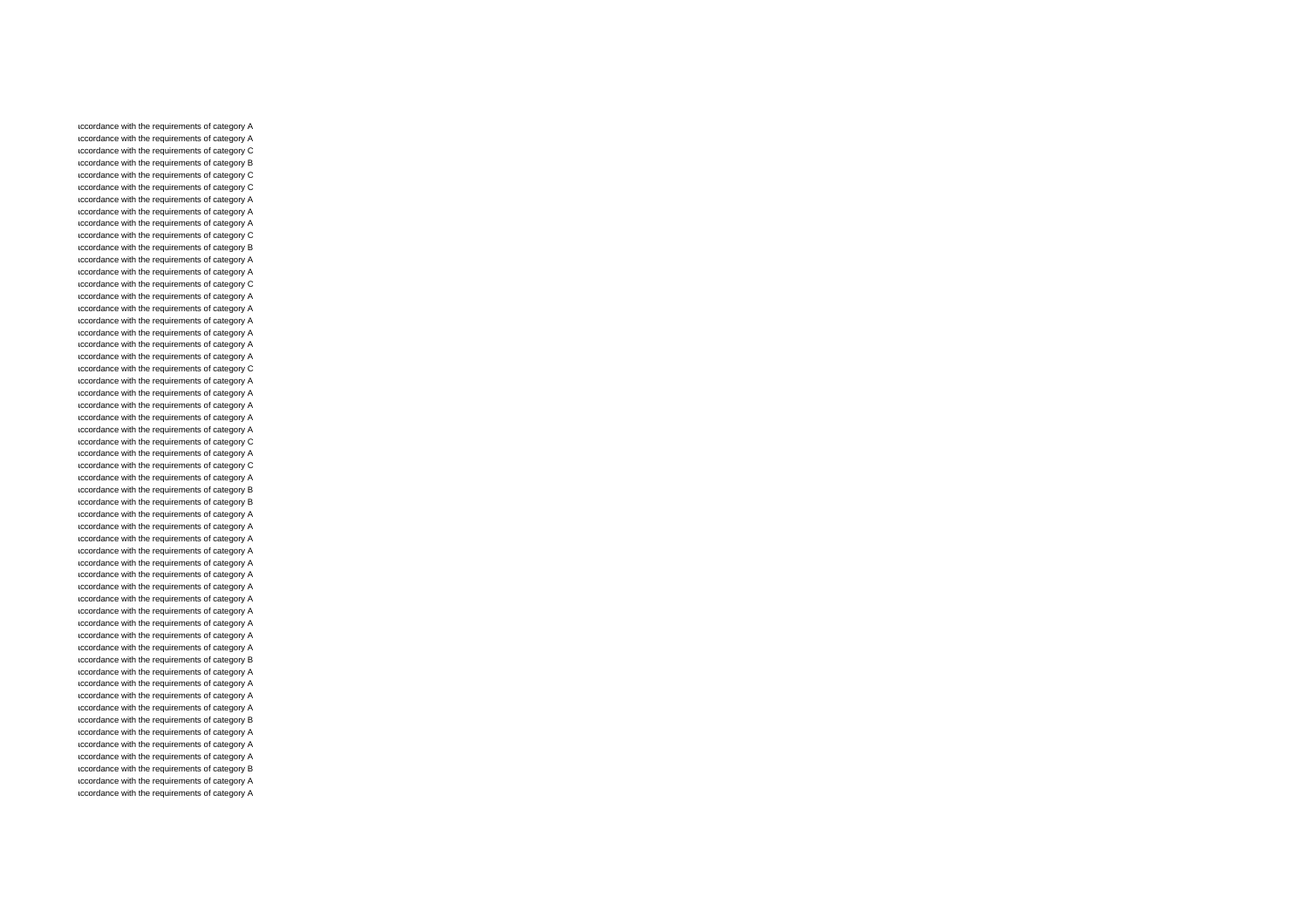accordance with the requirements of category A accordance with the requirements of category C accordance with the requirements of category A accordance with the requirements of category B accordance with the requirements of category A accordance with the requirements of category A accordance with the requirements of category A accordance with the requirements of category A accordance with the requirements of category A accordance with the requirements of category A accordance with the requirements of category A accordance with the requirements of category B accordance with the requirements of category A accordance with the requirements of category B accordance with the requirements of category B accordance with the requirements of category A accordance with the requirements of category A accordance with the requirements of category A accordance with the requirements of category B accordance with the requirements of category A accordance with the requirements of category B accordance with the requirements of category A accordance with the requirements of category B accordance with the requirements of category A accordance with the requirements of category A accordance with the requirements of category A accordance with the requirements of category A accordance with the requirements of category A accordance with the requirements of category A accordance with the requirements of category A accordance with the requirements of category A accordance with the requirements of category A accordance with the requirements of category B accordance with the requirements of category B accordance with the requirements of category A accordance with the requirements of category A accordance with the requirements of category A accordance with the requirements of category A accordance with the requirements of category A accordance with the requirements of category A accordance with the requirements of category B accordance with the requirements of category A accordance with the requirements of category A accordance with the requirements of category A accordance with the requirements of category C accordance with the requirements of category A accordance with the requirements of category A accordance with the requirements of category B accordance with the requirements of category B accordance with the requirements of category B accordance with the requirements of category B accordance with the requirements of category A accordance with the requirements of category A accordance with the requirements of category B accordance with the requirements of category A accordance with the requirements of category B accordance with the requirements of category A accordance with the requirements of category A accordance with the requirements of category B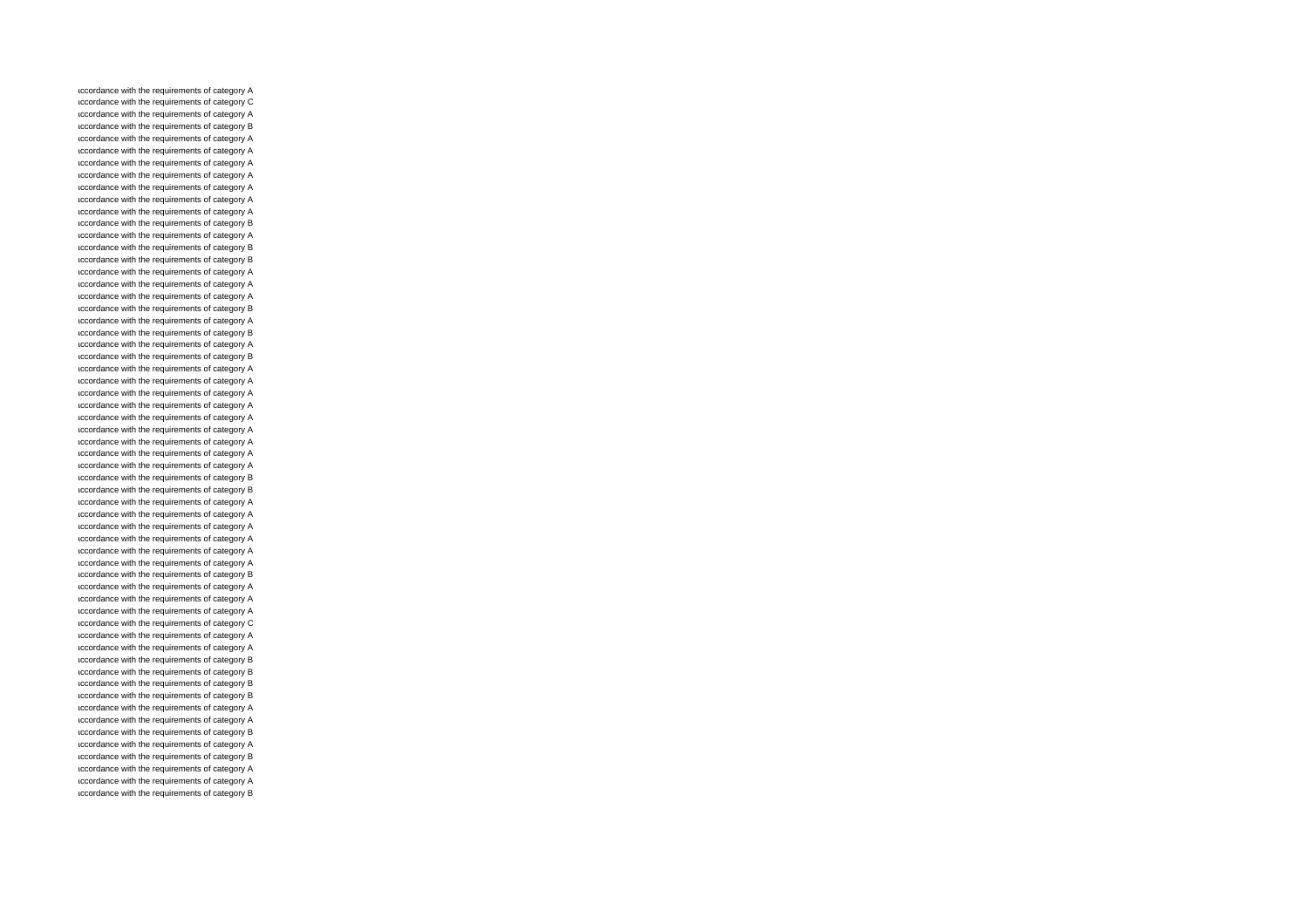accordance with the requirements of category A accordance with the requirements of category B accordance with the requirements of category A accordance with the requirements of category A accordance with the requirements of category A accordance with the requirements of category A accordance with the requirements of category A accordance with the requirements of category B accordance with the requirements of category B accordance with the requirements of category A accordance with the requirements of category A accordance with the requirements of category C accordance with the requirements of category A accordance with the requirements of category A accordance with the requirements of category B accordance with the requirements of category A accordance with the requirements of category A accordance with the requirements of category A accordance with the requirements of category A accordance with the requirements of category A accordance with the requirements of category B accordance with the requirements of category A accordance with the requirements of category B accordance with the requirements of category B accordance with the requirements of category A accordance with the requirements of category A accordance with the requirements of category A accordance with the requirements of category A accordance with the requirements of category A accordance with the requirements of category A accordance with the requirements of category A accordance with the requirements of category A accordance with the requirements of category A accordance with the requirements of category A accordance with the requirements of category A accordance with the requirements of category B accordance with the requirements of category A accordance with the requirements of category A accordance with the requirements of category A accordance with the requirements of category A accordance with the requirements of category A accordance with the requirements of category A accordance with the requirements of category A accordance with the requirements of category C accordance with the requirements of category C accordance with the requirements of category A accordance with the requirements of category A accordance with the requirements of category A accordance with the requirements of category C accordance with the requirements of category C accordance with the requirements of category A accordance with the requirements of category A accordance with the requirements of category A accordance with the requirements of category A accordance with the requirements of category A accordance with the requirements of category A accordance with the requirements of category A accordance with the requirements of category A accordance with the requirements of category A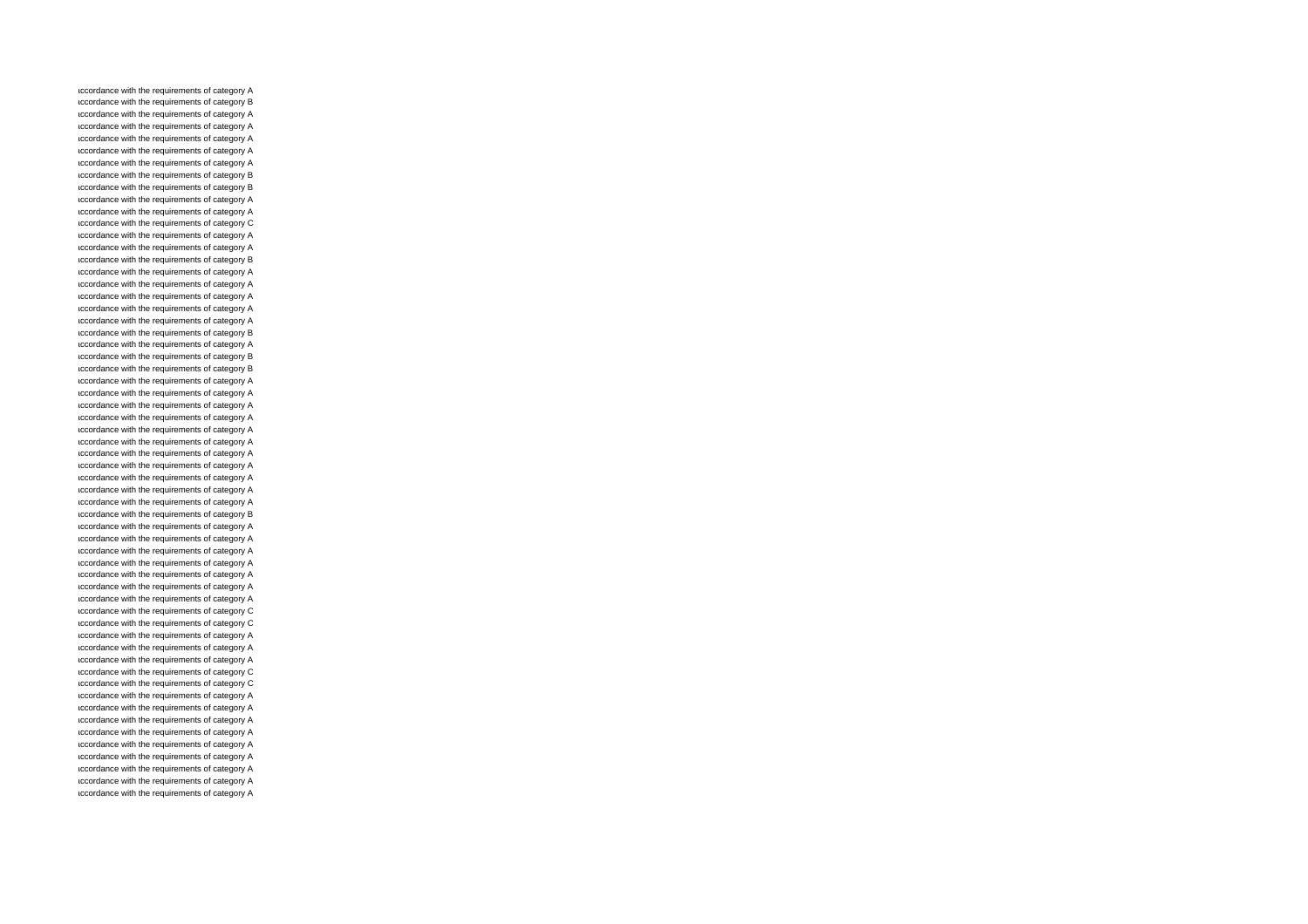accordance with the requirements of category A accordance with the requirements of category B accordance with the requirements of category C accordance with the requirements of category A accordance with the requirements of category A accordance with the requirements of category A accordance with the requirements of category B accordance with the requirements of category A accordance with the requirements of category A accordance with the requirements of category A accordance with the requirements of category A accordance with the requirements of category A accordance with the requirements of category A accordance with the requirements of category A accordance with the requirements of category A accordance with the requirements of category A accordance with the requirements of category A accordance with the requirements of category B accordance with the requirements of category A accordance with the requirements of category A accordance with the requirements of category A accordance with the requirements of category A accordance with the requirements of category A accordance with the requirements of category A accordance with the requirements of category B accordance with the requirements of category A accordance with the requirements of category A accordance with the requirements of category A accordance with the requirements of category A accordance with the requirements of category A accordance with the requirements of category A accordance with the requirements of category B accordance with the requirements of category A accordance with the requirements of category B accordance with the requirements of category A accordance with the requirements of category A accordance with the requirements of category A accordance with the requirements of category B accordance with the requirements of category A accordance with the requirements of category A accordance with the requirements of category A accordance with the requirements of category A accordance with the requirements of category A accordance with the requirements of category A accordance with the requirements of category A accordance with the requirements of category B accordance with the requirements of category A accordance with the requirements of category A accordance with the requirements of category A accordance with the requirements of category A accordance with the requirements of category A accordance with the requirements of category A accordance with the requirements of category A accordance with the requirements of category A accordance with the requirements of category A accordance with the requirements of category A accordance with the requirements of category A accordance with the requirements of category C accordance with the requirements of category A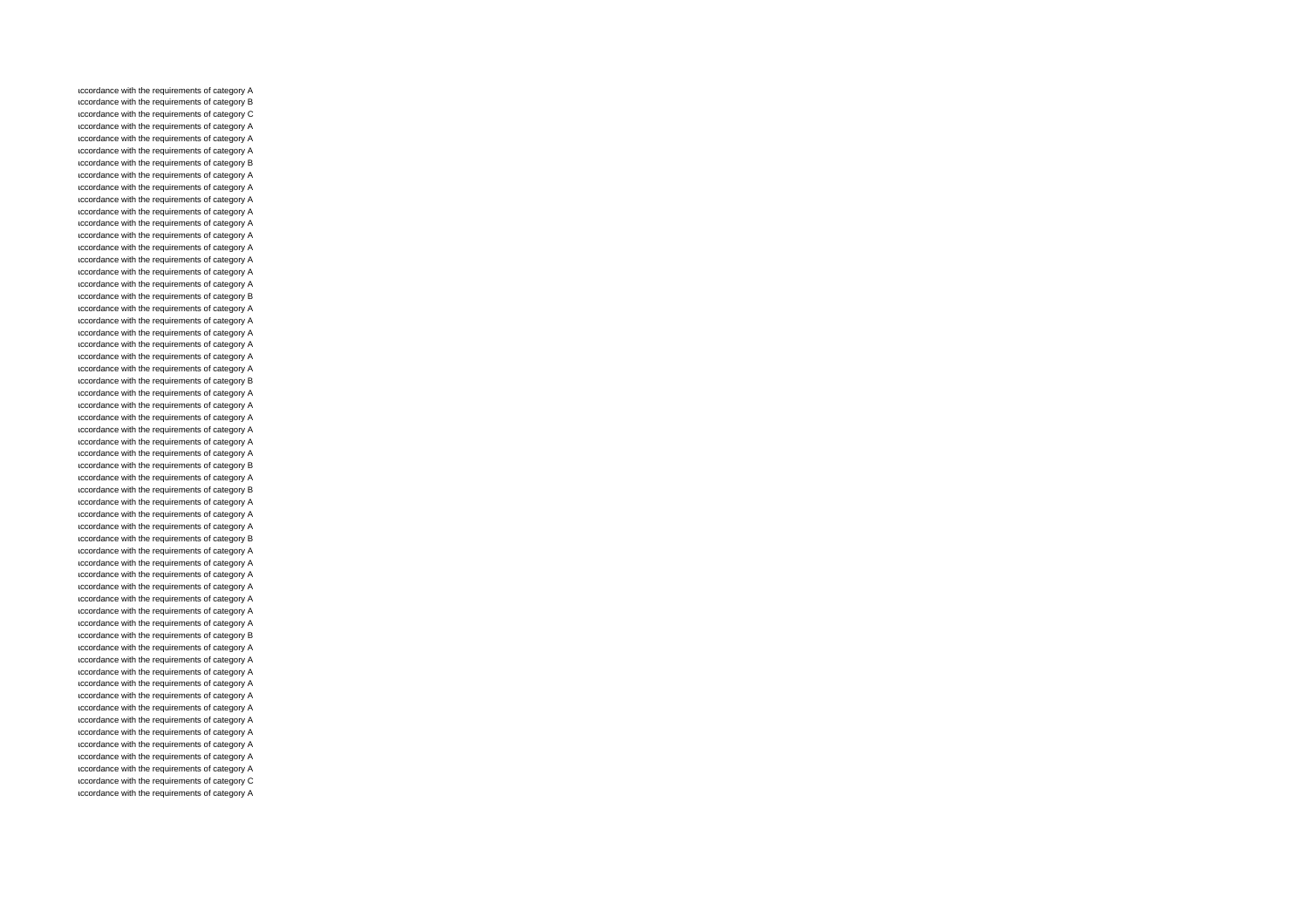accordance with the requirements of category A accordance with the requirements of category A accordance with the requirements of category A accordance with the requirements of category B accordance with the requirements of category B accordance with the requirements of category A accordance with the requirements of category B accordance with the requirements of category A accordance with the requirements of category B accordance with the requirements of category A accordance with the requirements of category B accordance with the requirements of category A accordance with the requirements of category C accordance with the requirements of category A accordance with the requirements of category B accordance with the requirements of category A accordance with the requirements of category A accordance with the requirements of category A accordance with the requirements of category A accordance with the requirements of category A accordance with the requirements of category A accordance with the requirements of category B accordance with the requirements of category A accordance with the requirements of category A accordance with the requirements of category B accordance with the requirements of category B accordance with the requirements of category A accordance with the requirements of category A accordance with the requirements of category B accordance with the requirements of category A accordance with the requirements of category A accordance with the requirements of category C accordance with the requirements of category A accordance with the requirements of category A accordance with the requirements of category A accordance with the requirements of category A accordance with the requirements of category A accordance with the requirements of category A accordance with the requirements of category A accordance with the requirements of category A accordance with the requirements of category A accordance with the requirements of category A accordance with the requirements of category B accordance with the requirements of category B accordance with the requirements of category A accordance with the requirements of category A accordance with the requirements of category A accordance with the requirements of category A accordance with the requirements of category A accordance with the requirements of category A accordance with the requirements of category A accordance with the requirements of category A accordance with the requirements of category A accordance with the requirements of category A accordance with the requirements of category A accordance with the requirements of category A accordance with the requirements of category A accordance with the requirements of category A accordance with the requirements of category A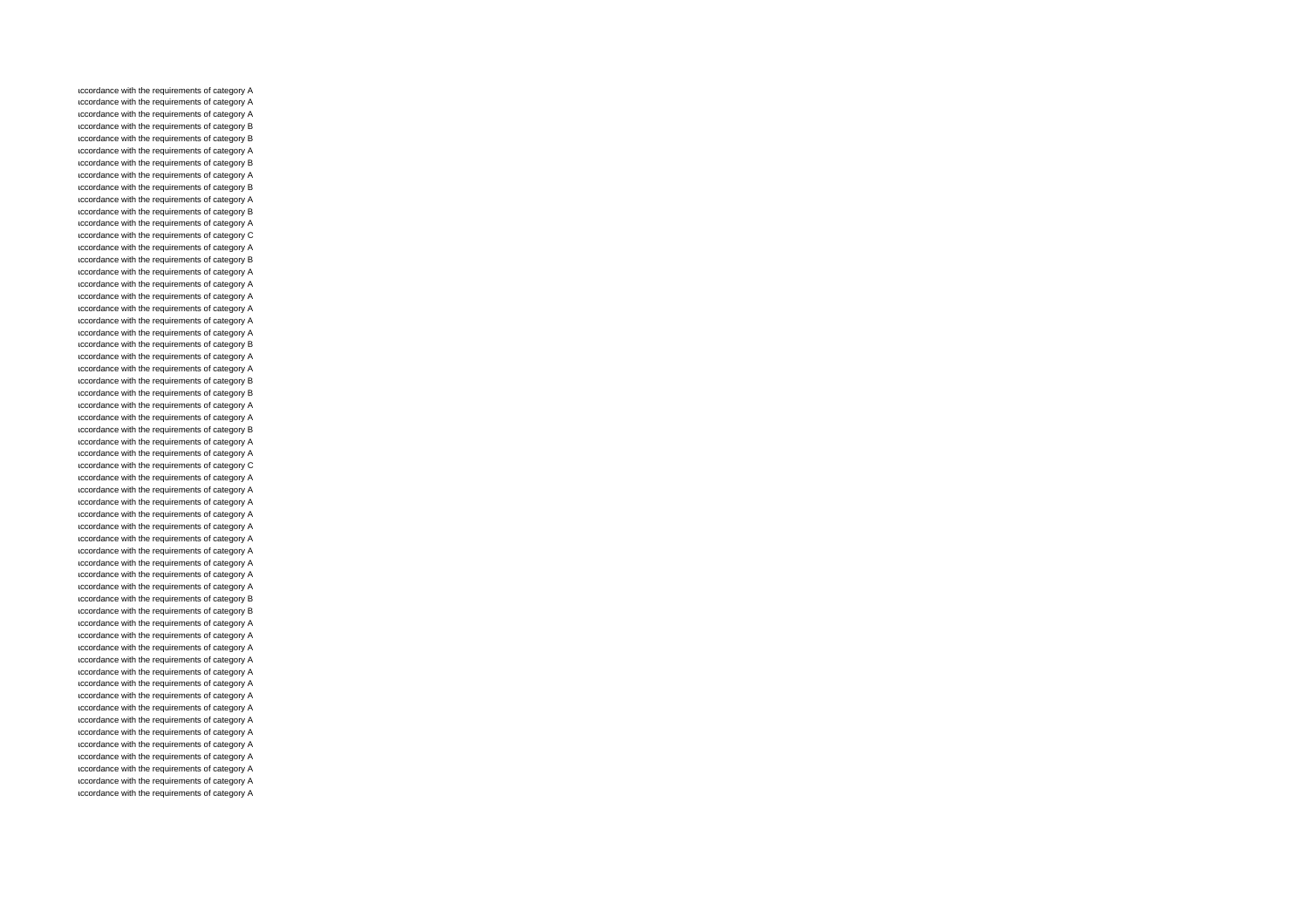accordance with the requirements of category B accordance with the requirements of category B accordance with the requirements of category C accordance with the requirements of category A accordance with the requirements of category B accordance with the requirements of category B accordance with the requirements of category A accordance with the requirements of category A accordance with the requirements of category A accordance with the requirements of category A accordance with the requirements of category A accordance with the requirements of category A accordance with the requirements of category A accordance with the requirements of category C accordance with the requirements of category A accordance with the requirements of category A accordance with the requirements of category B accordance with the requirements of category B accordance with the requirements of category A accordance with the requirements of category B accordance with the requirements of category A accordance with the requirements of category A accordance with the requirements of category A accordance with the requirements of category C accordance with the requirements of category A accordance with the requirements of category A accordance with the requirements of category A accordance with the requirements of category A accordance with the requirements of category A accordance with the requirements of category B accordance with the requirements of category A accordance with the requirements of category A accordance with the requirements of category A accordance with the requirements of category A accordance with the requirements of category B accordance with the requirements of category A accordance with the requirements of category A accordance with the requirements of category A accordance with the requirements of category A accordance with the requirements of category B accordance with the requirements of category B accordance with the requirements of category A accordance with the requirements of category A accordance with the requirements of category B accordance with the requirements of category A accordance with the requirements of category A accordance with the requirements of category C accordance with the requirements of category A accordance with the requirements of category B accordance with the requirements of category A accordance with the requirements of category A accordance with the requirements of category A accordance with the requirements of category A accordance with the requirements of category A accordance with the requirements of category B accordance with the requirements of category B accordance with the requirements of category B accordance with the requirements of category A accordance with the requirements of category A